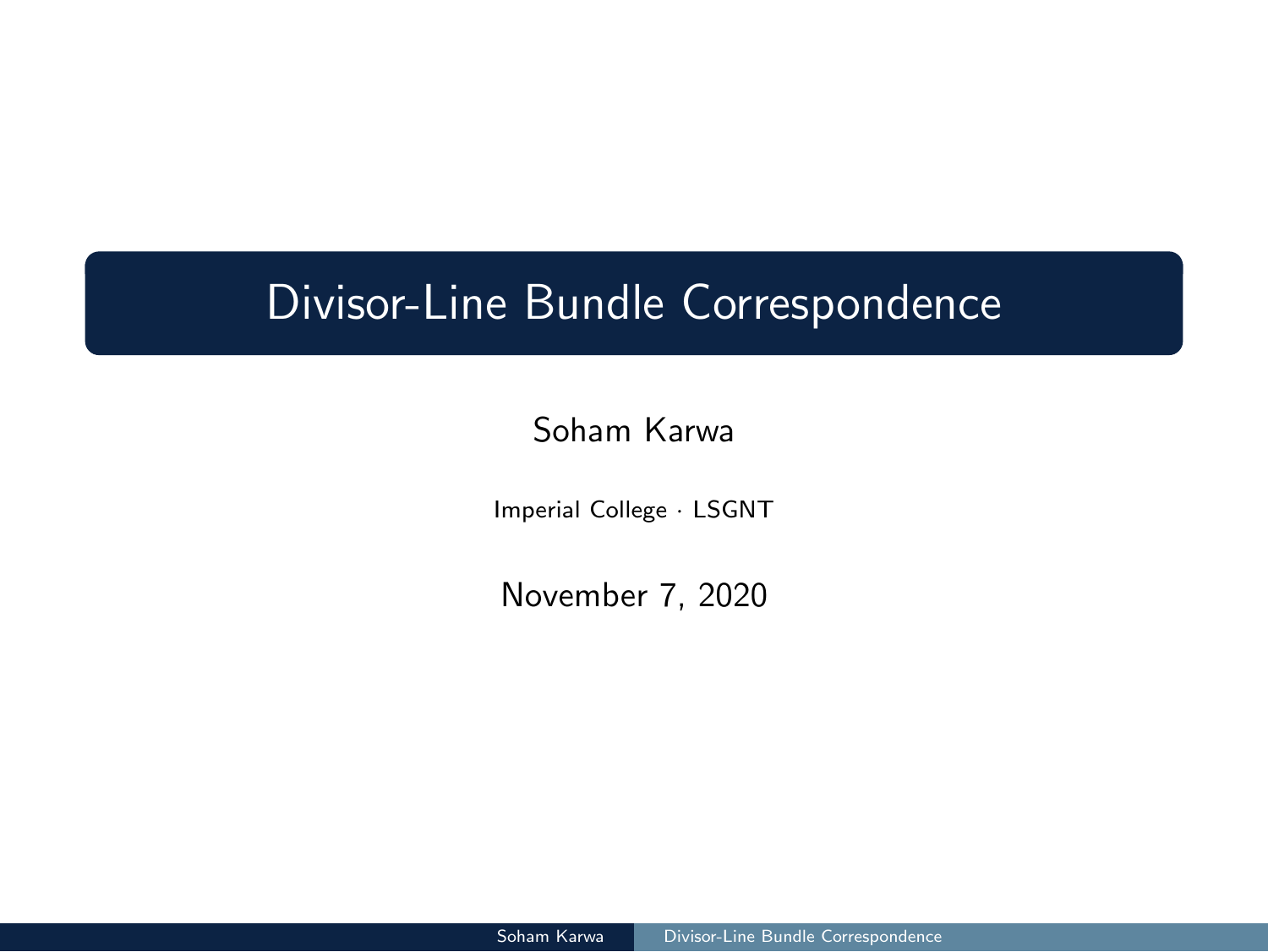



Line Bundles and Invertible Sheaves

The Divisor-Line Bundle Correspondence

Divisor-Line Bundle Corresponder

Intersection Theory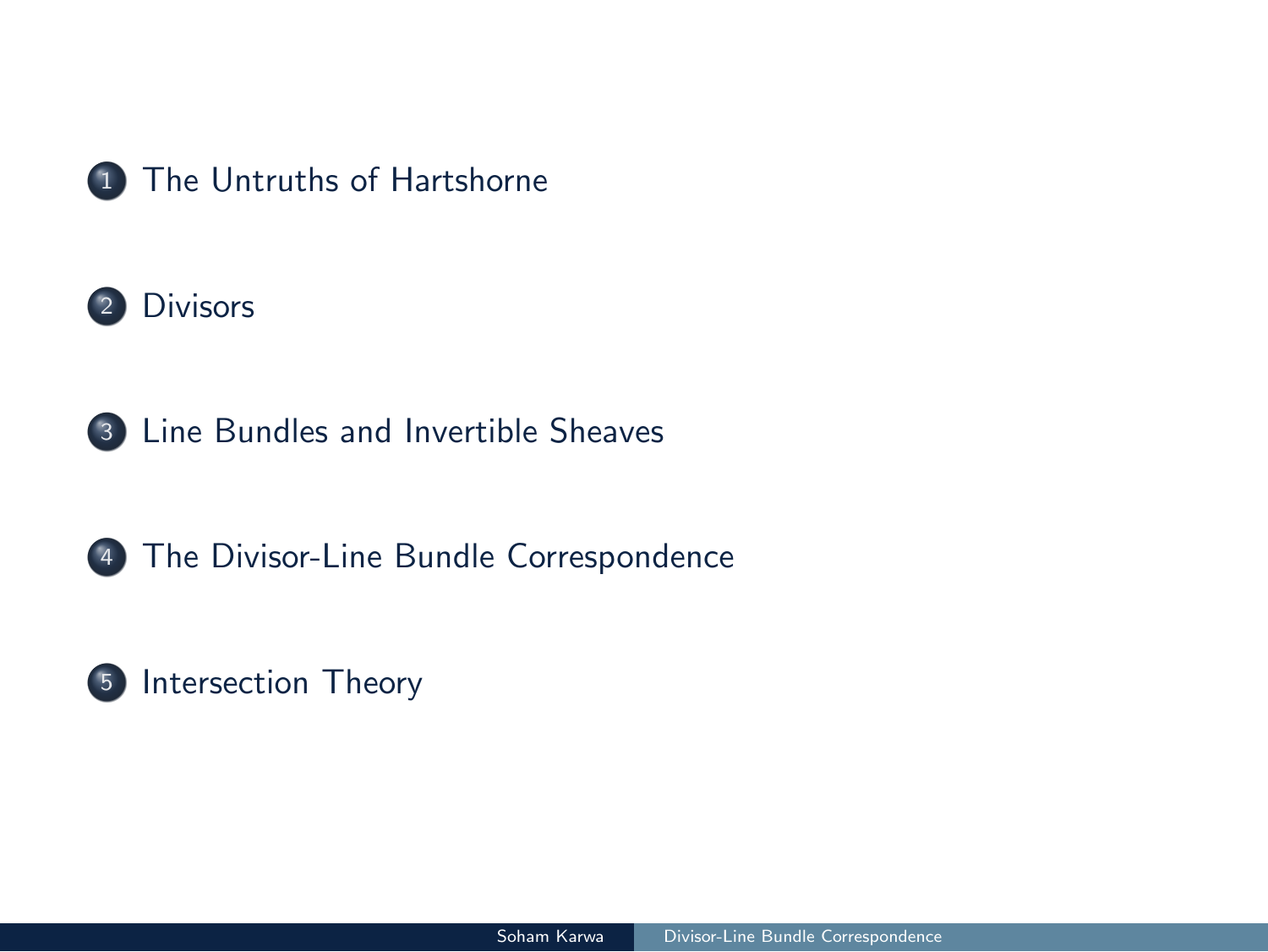# Algebraic Geometry decoded

Let *X* be a noetherian, integral, separated scheme which is regular in codimension one.

What does this mean?

noetherian : underlying topological space is noetherian integral : underlying topological space is irreducible and the structure  $\mathcal{O}_X$  sheaf is reduced

separated : the topological space is Hausdorff (roughly)

regular in codimension one : discretizes functions on *X* wrt. codimension one closed subsets.

More precisely, if  $Y \subset X$  is a codimension closed subset and  $\eta$  be its (unique) generic point, then regular in codimension one means *OX,η* is a discrete valuation ring.

Soham Karwa | Divisor-Line Bundle Correspondence

**Example:** *X* a smooth (projective) variety.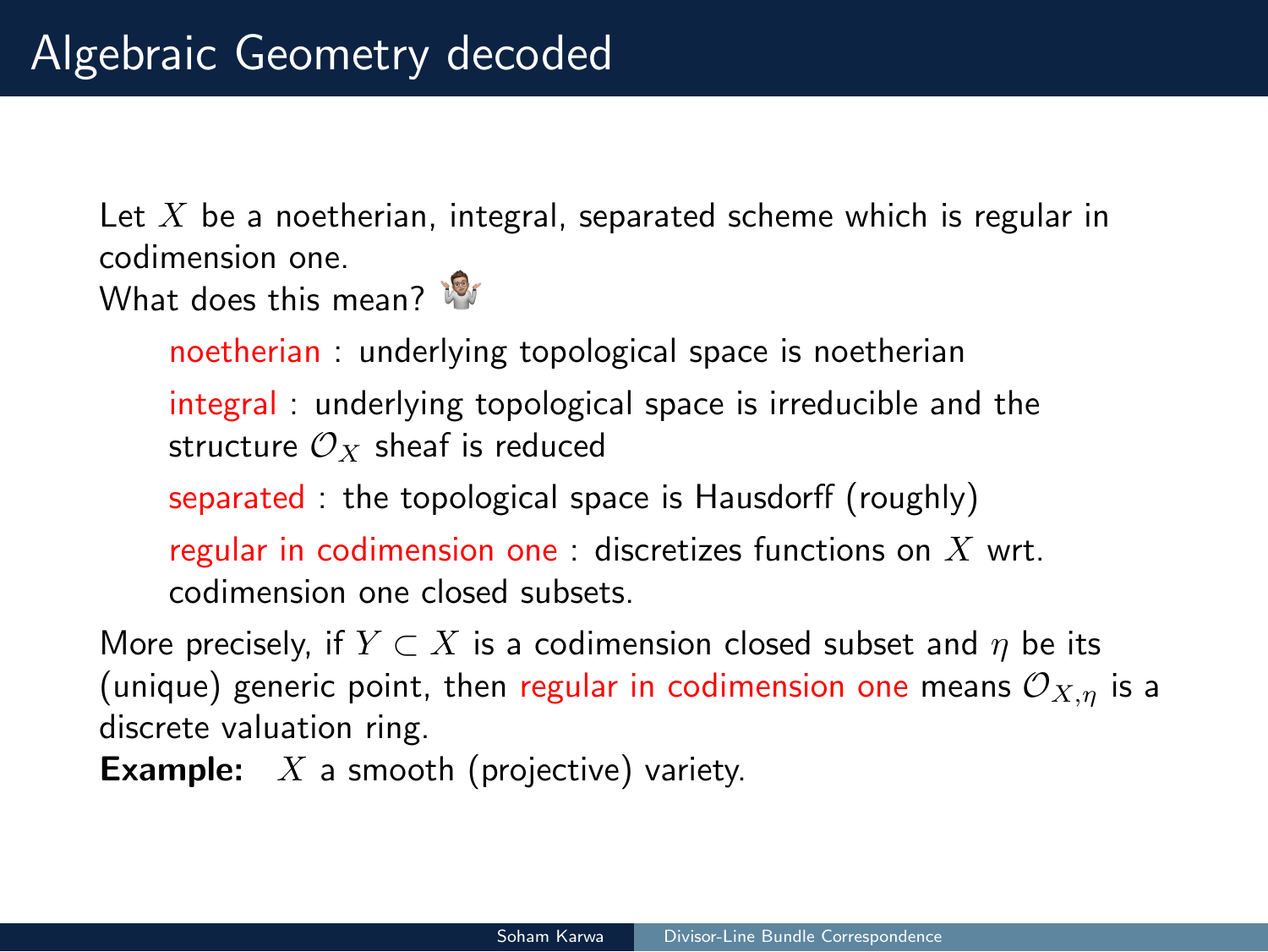A Weil Divisor *D* is a formal Z-linear combination of codimension one irreducible closed subsets of *X i.e.*

$$
D = \sum_{Y \subset X \text{ codim } 1} n_Y [Y] \tag{1}
$$

where  $n_Y \in \mathbb{Z}$  and all but a finite number are zero.

The set of Weil divisors  $\text{Div}(X)$  form an abelian group with respect to addition.

We say *D* is effective if  $n_Y \geq 0$  for all *Y*. If  $D = [Y]$ , then we say  $D$  is a prime divisor.

Define the support of *D* as

$$
\mathsf{Supp}(D) := \bigcup_{n_Y \neq 0} Y \tag{2}
$$

Divisor-Line Bundle Co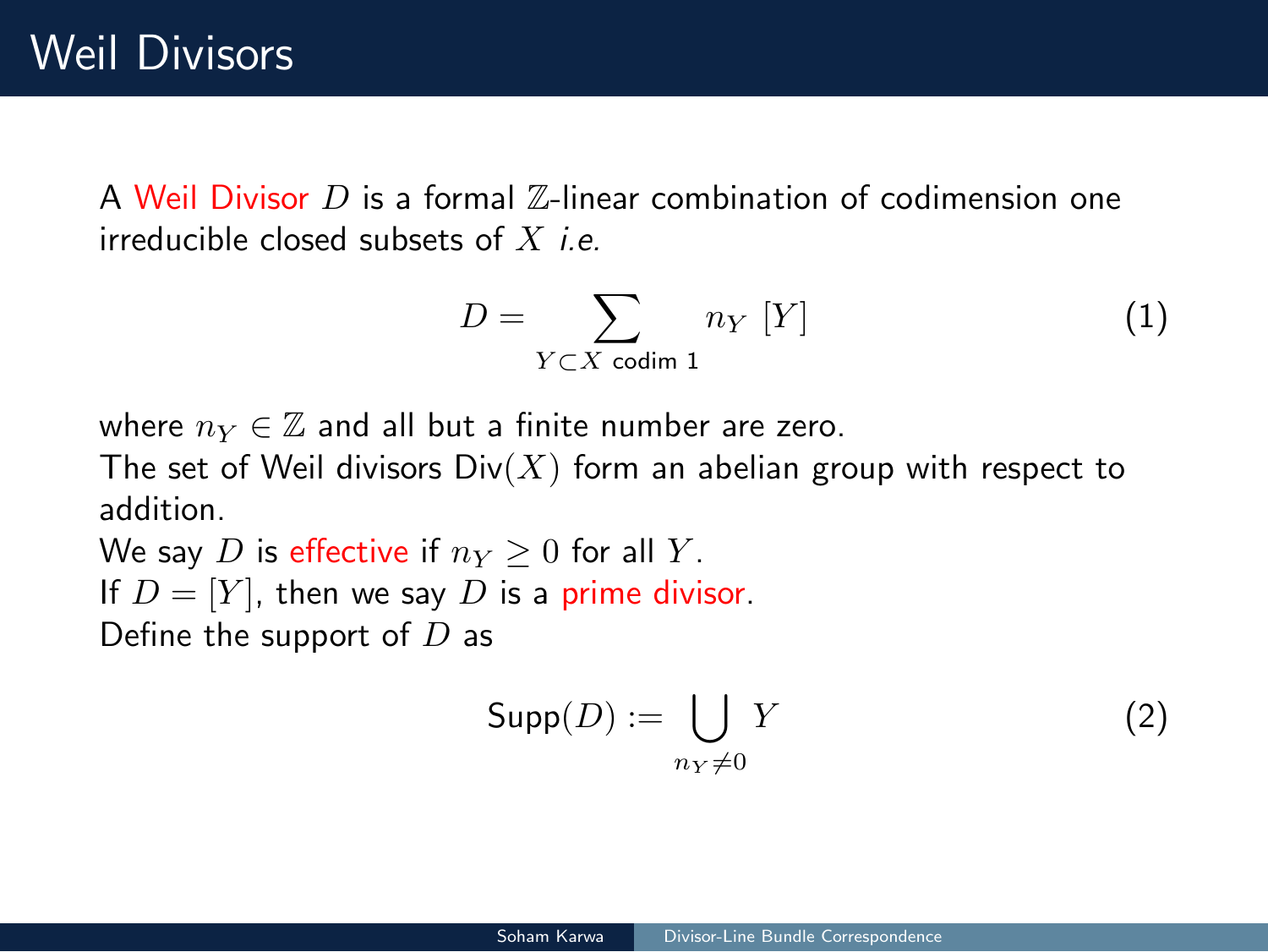### Example

When *X* is a curve,  $Div(X) =$  linear combinations of closed points.

### Example

When *X* is a surface,  $Div(X) =$  linear combinations of irreducible curves. We will study the intersection theory of non-singular surfaces later.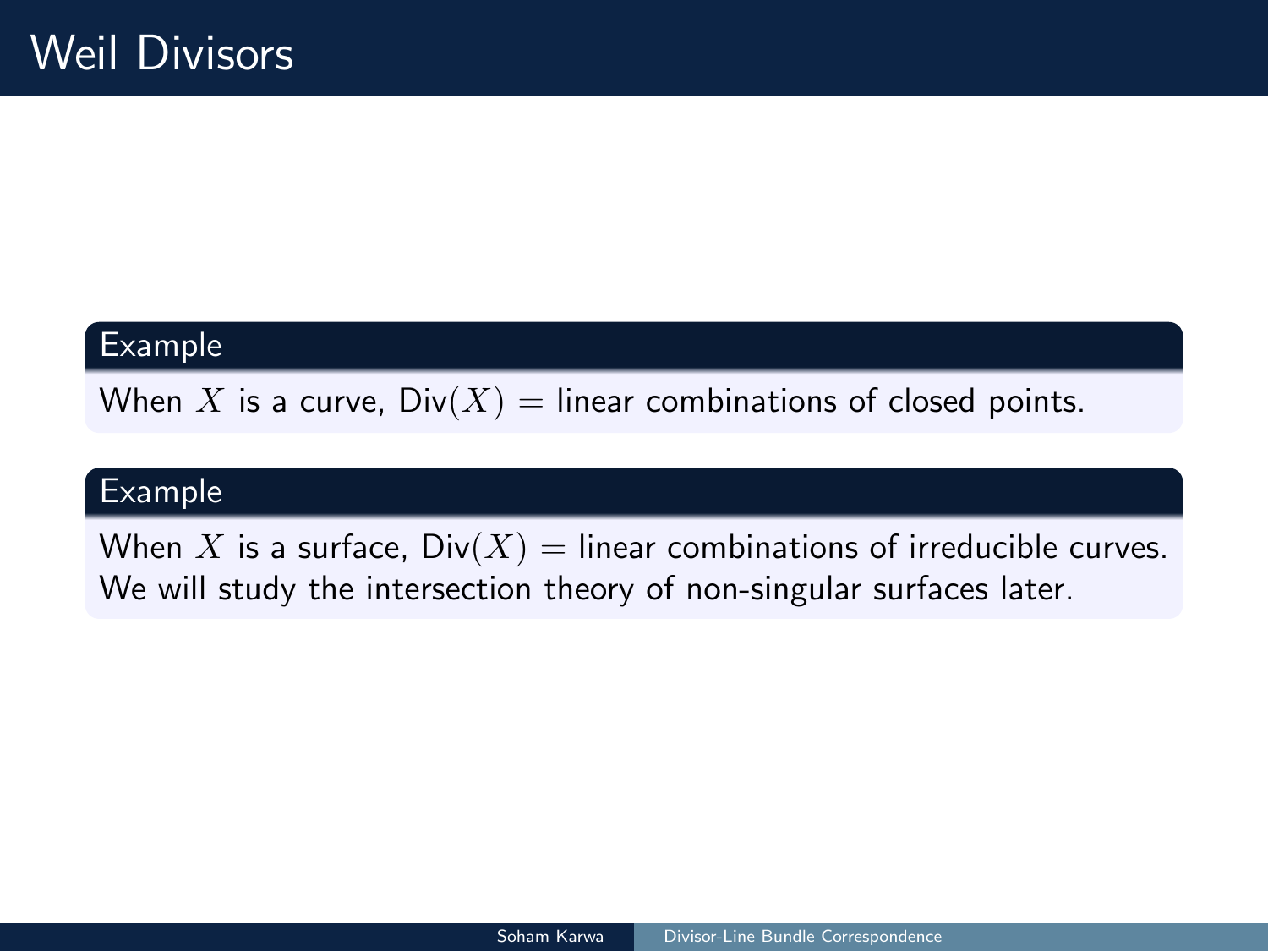How should we think of Weil divisors?

If  $Y$  is an irreducible closed subset of codimension one, let  $\eta \in Y$  be its (unique) generic point. Then  $\mathcal{O}_{X,\eta}$  is a discrete valuation ring with fraction field  $K = K(X)$ .

Let  $v_Y$  denote the valuation on *K*. Then for  $f \in K^\times$ ,  $v_Y(f) \in \mathbb{Z}$ . If  $v_Y(f) > 0$ , then *Y* is a zero of order  $v_Y(f)$  and if  $v_Y(f) < 0$ , then **Y** is a pole of order  $-v_Y(f)$ .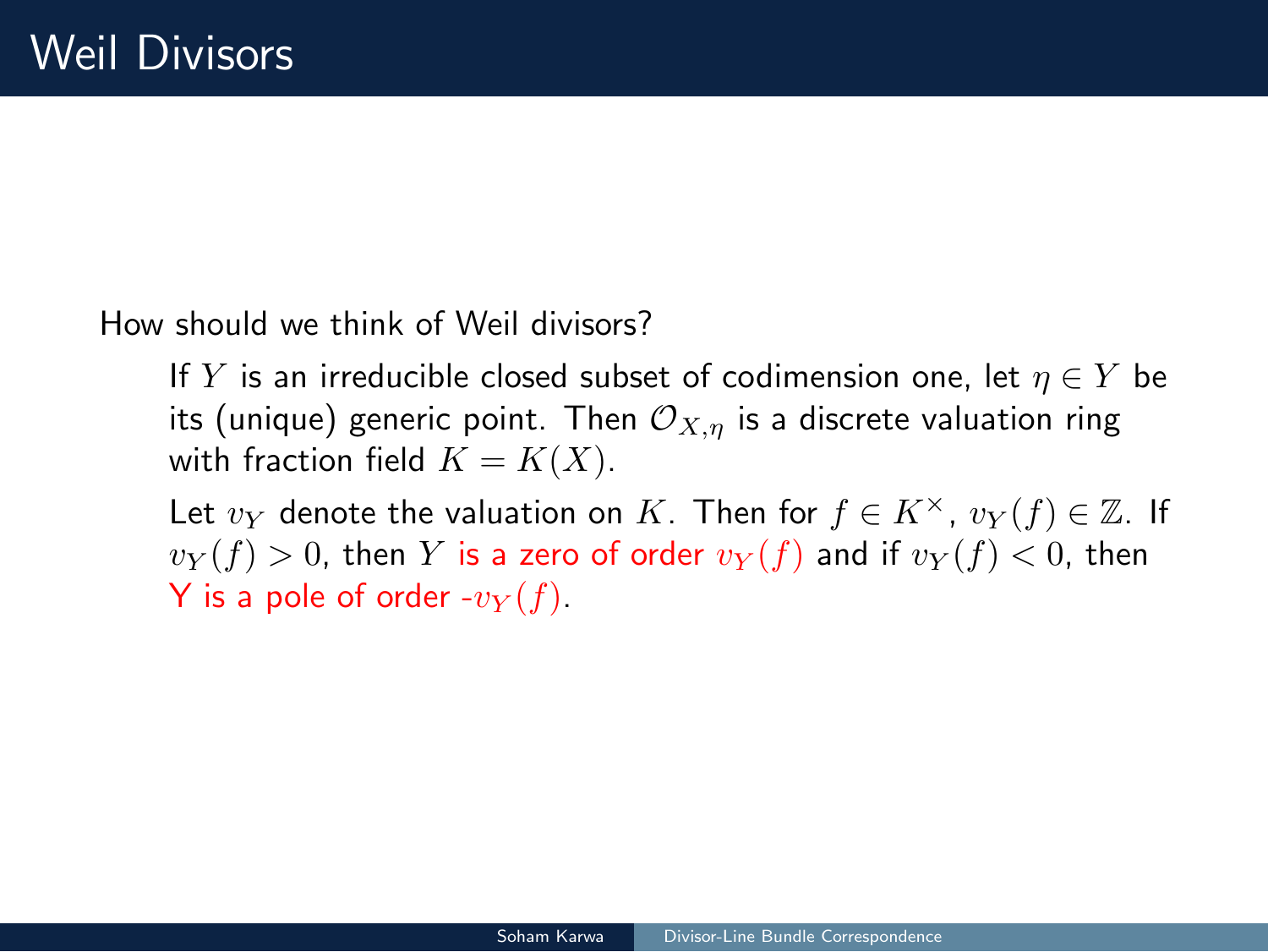#### Lemma

Let  $f \in K^\times$  be a non-zero function on *X*. Then  $v_Y(f) = 0$  for all but finitely many prime divisors *Y* .

So it makes sense to look at the zero-pole locus of functions on *X*. Define the divisor of  $f \in K^\times$ , denoted div( $f$ ),

$$
\operatorname{div}(f) = \sum_{Y \subset X \text{ codim } 1} v_Y(f) [Y]
$$
 (3)

Soham Karwa | Divisor-Line Bundle Correspondence

By the lemma,  $div(f) \in Div(X)$ . Any divisor which is equal to the divisor of a function is called a principal divisor.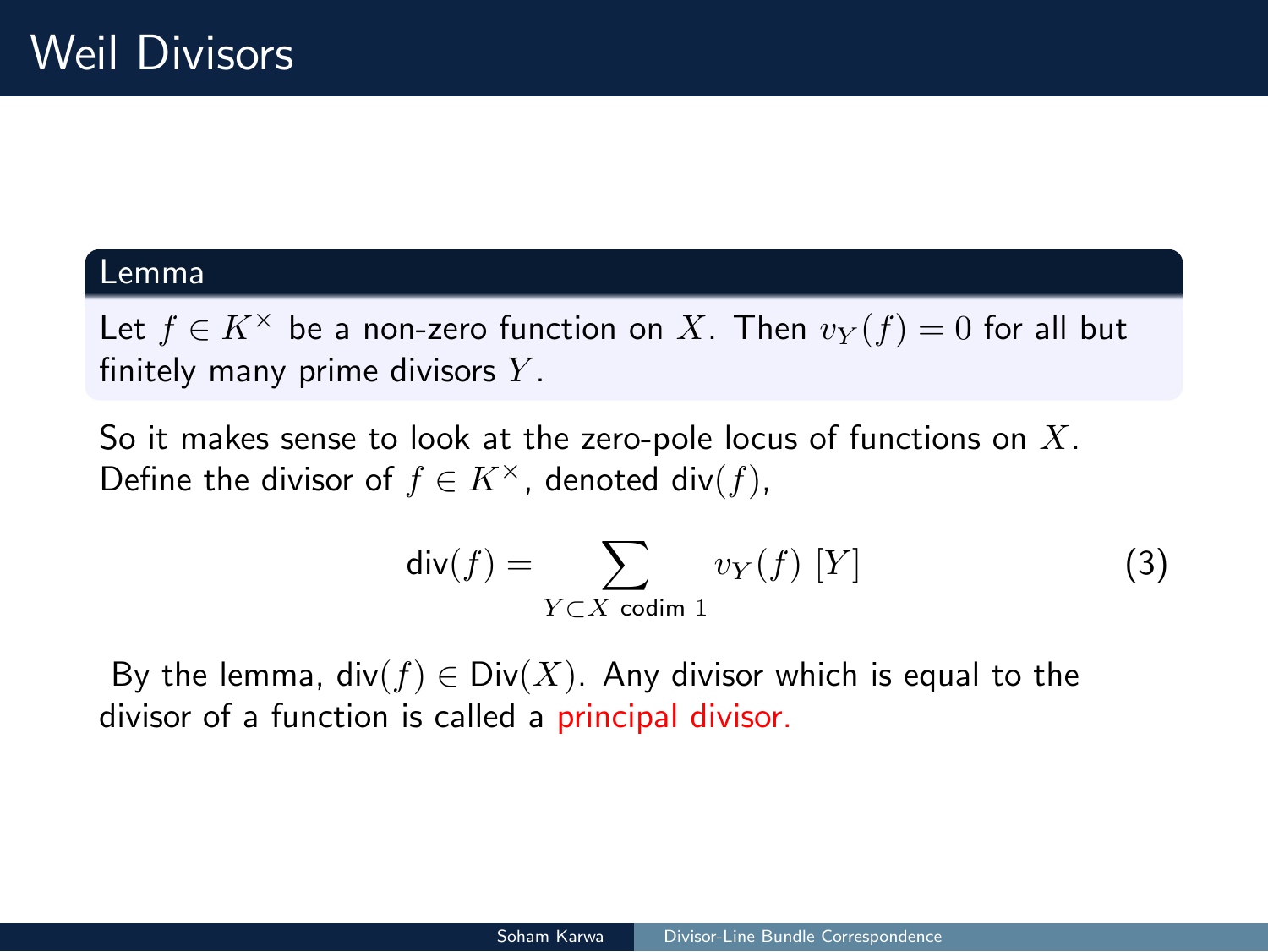# Equivalence of Weil Divisors

Note  $\mathsf{div}(\frac{f}{g}) = \mathsf{div}(f) - \mathsf{div}(g)$  for  $f,g \in K^\times$ . So we have a homomorphism

$$
K^{\times} \longrightarrow \text{Div}(X) \tag{4}
$$

whose image is the set of principal divisors and is a subgroup of *X*.

#### **Definition**

Two divisors *D, D′* are said to be linearly equivalent if *D − D′* = div(*f*) for some  $f \in K^\times$ . We write  $D \sim D'$  if  $D$  and  $D'$  are equivalent.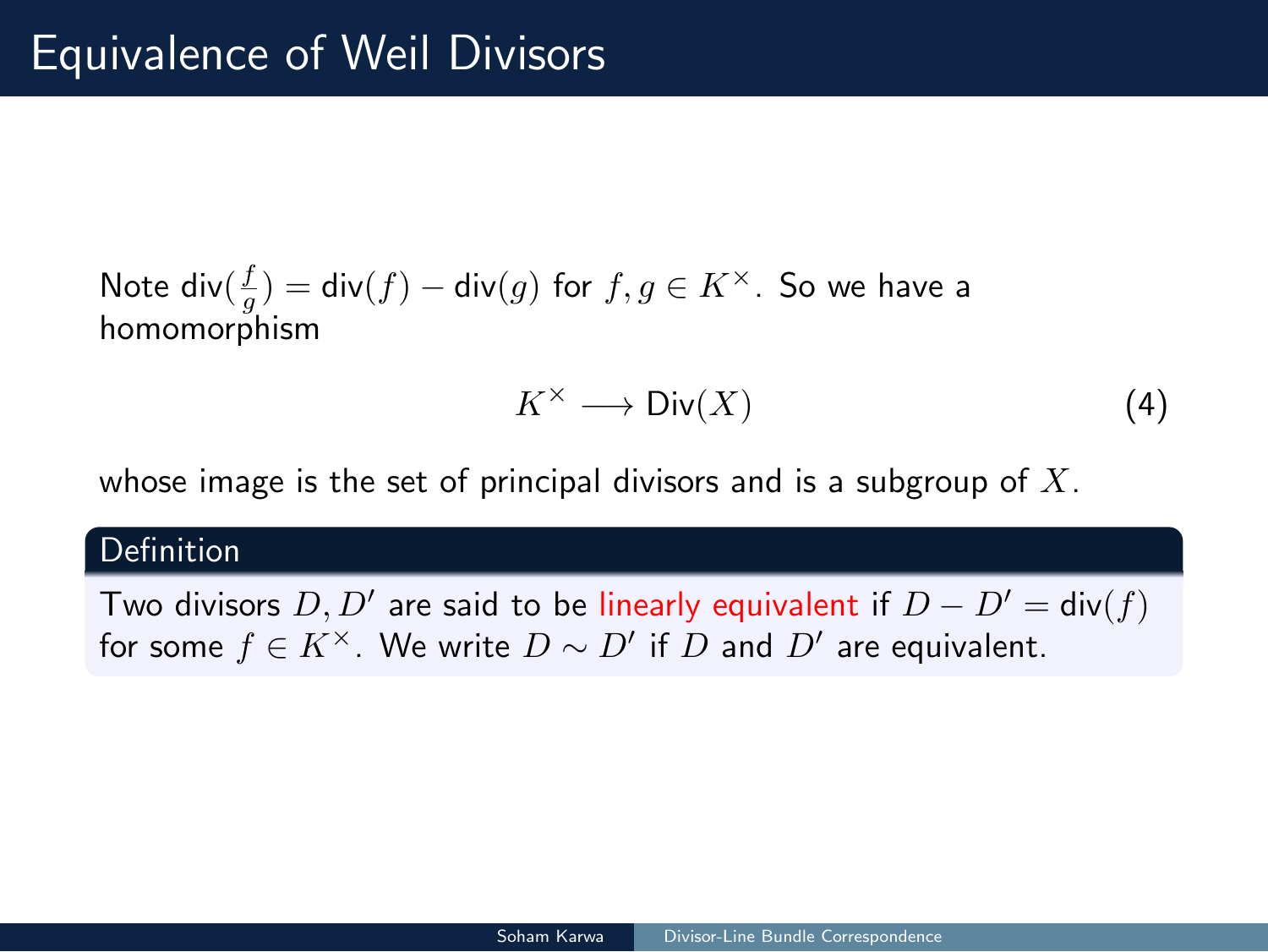# Divisor Class Group

Define the Divisor Class Group as the equivalence classes of Weil Divisors *i.e.*

$$
\mathsf{Cl}(X) = \mathsf{Div}(X) / \sim
$$

We shall see that Div(*X*) is a very interesting invariant of the space *X* though computing the divisor class group can be quite difficult in general. In the case  $X =$  Spec *A*, where *A* is a Dedekind domain, then  $Cl(X)$  is just the ideal class group of *A*, and thus is easy to compute.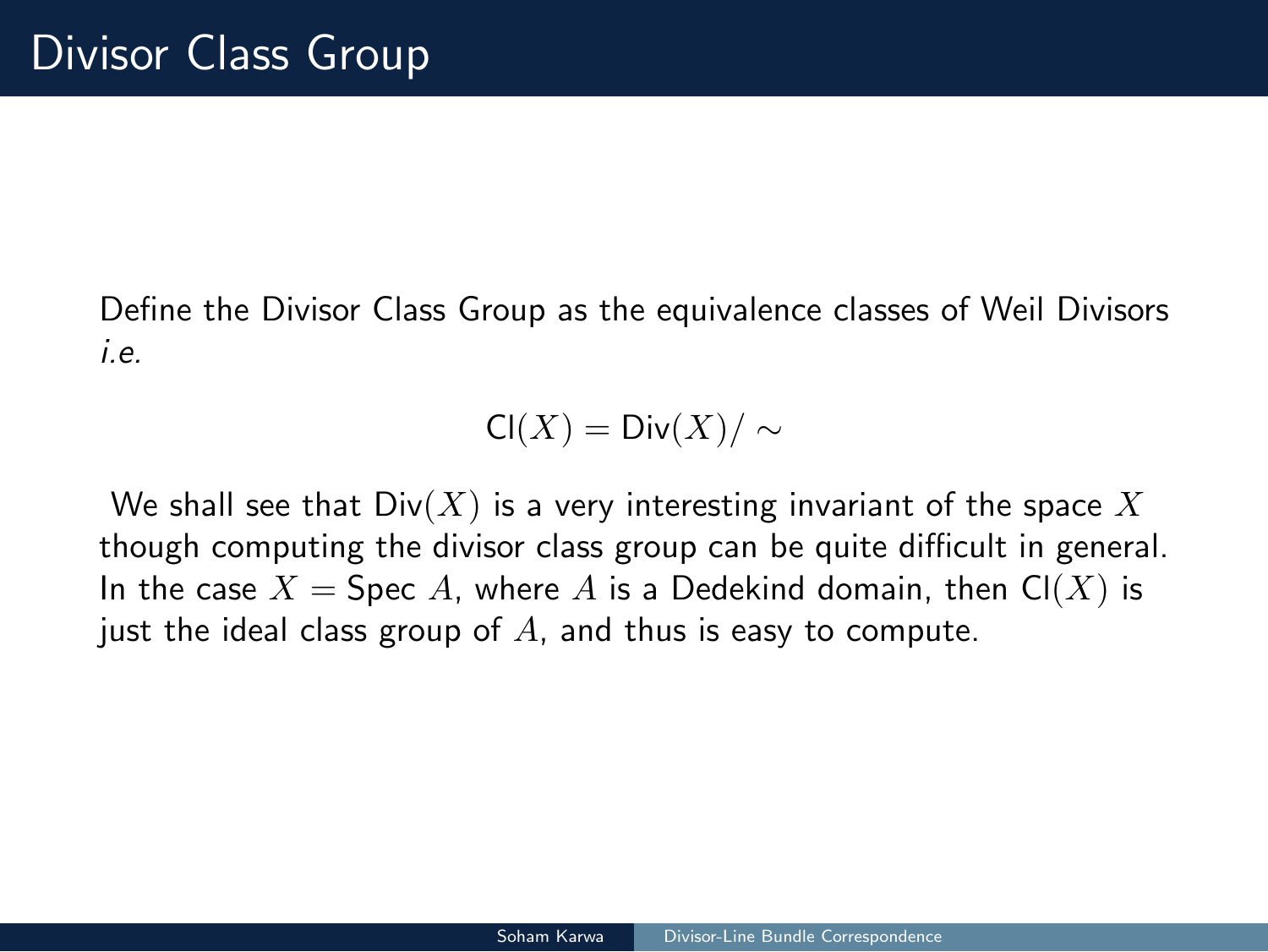# Divisor Class Group

### Example

 $\mathsf{Cl}(\mathbb{P}^n_k) = \mathbb{Z}$  generated by the hyperplane  $H = \{x_0 = 0\}.$ 

#### Lemma

Let  $Z \neq X$  be a closed subset and  $U = X \setminus Z$ . Then if  $\text{codim}(Z, X) \geq 2$ , then  $\mathsf{Cl}(X) \to \mathsf{Cl}(U)$  is an isomorphism. If  $Z$  an irreducible closed subset of codim. 1, then there is an exact sequence

$$
\mathbb{Z} \to \mathsf{Cl}(X) \to \mathsf{Cl}(U) \to 0
$$

Soham Karwa | Divisor-Line Bundle Correspondence

### Example

The quadric affine cone  $X = \mathsf{Spec}\ k[x,y,z]/(xy-z^2)$  in  $\mathbb{A}_k^3$  has  $\mathsf{Cl}(X) = \mathbb{Z}/2\mathbb{Z}$  generated by a ruling of the cone  $y = z = 0$ .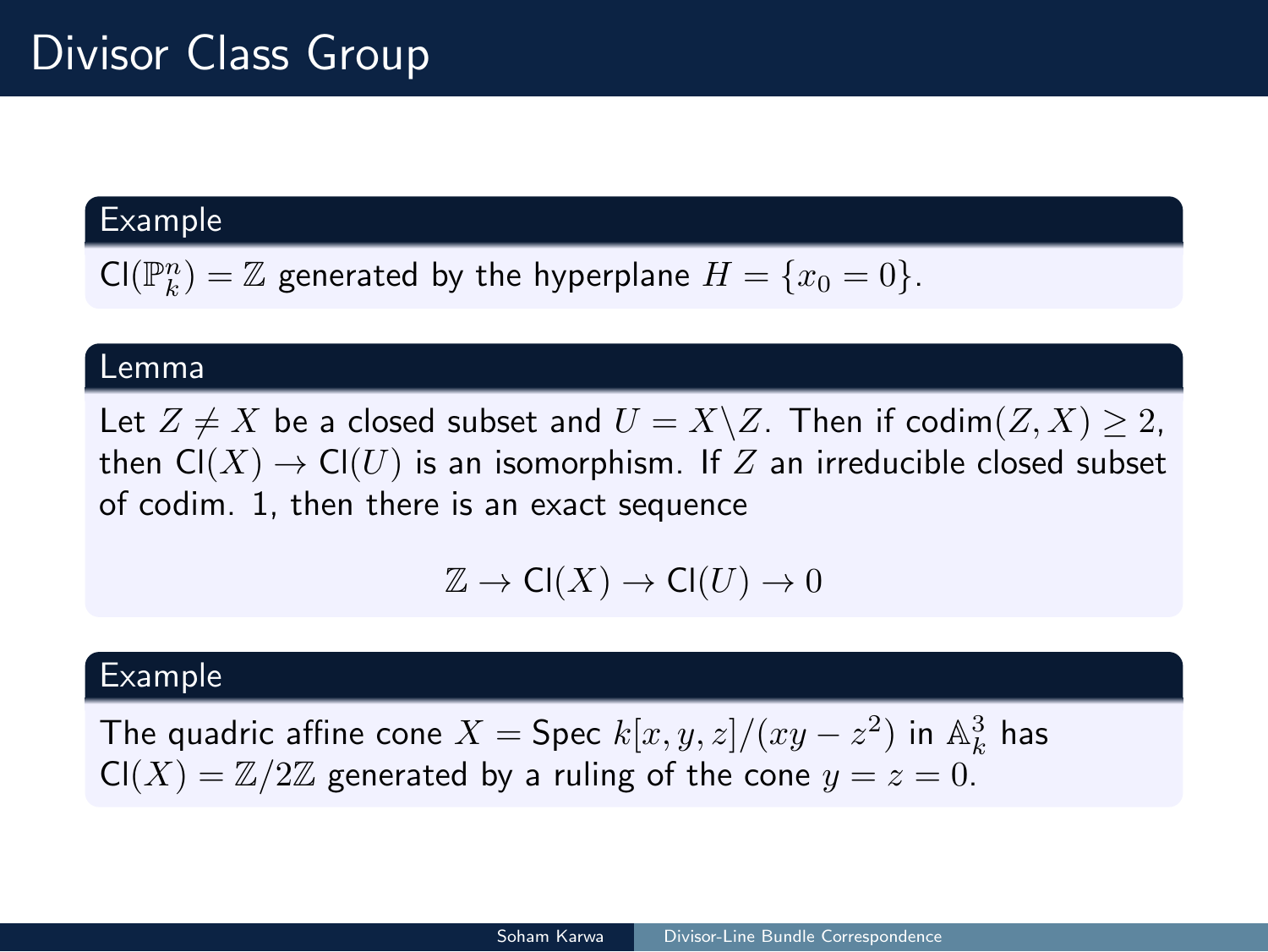# Line Bundles

#### Definition

A line bundle *L* on X is given by the data of an open cover *U<sup>i</sup>* of *X* and  $t$ rivialisations  $U_i \times \mathbb{C}$  and transition functions  $f_{ij} \in \mathcal{O}_X^\times(U_i \cap U_j)$  such that  $f_{ij}f_{jk} = f_{ik}$  (cocycle condition),  $f_{ii} = 1$  and  $f_{ij} = f_{ij}^{-1}$ .

In particular, by gluing, *L* is also a scheme with a morphism  $\pi_L: L \longrightarrow X$ .

A section of *L* is a morphism  $s: X \longrightarrow L$  such that  $\pi_L \circ s = \text{Id}_X$ .

Soham Karwa | Divisor-Line Bundle Correspondence

A line bundle is trivial (*∼*= *X ×* C) if and only if there exists a nowhere vanishing section.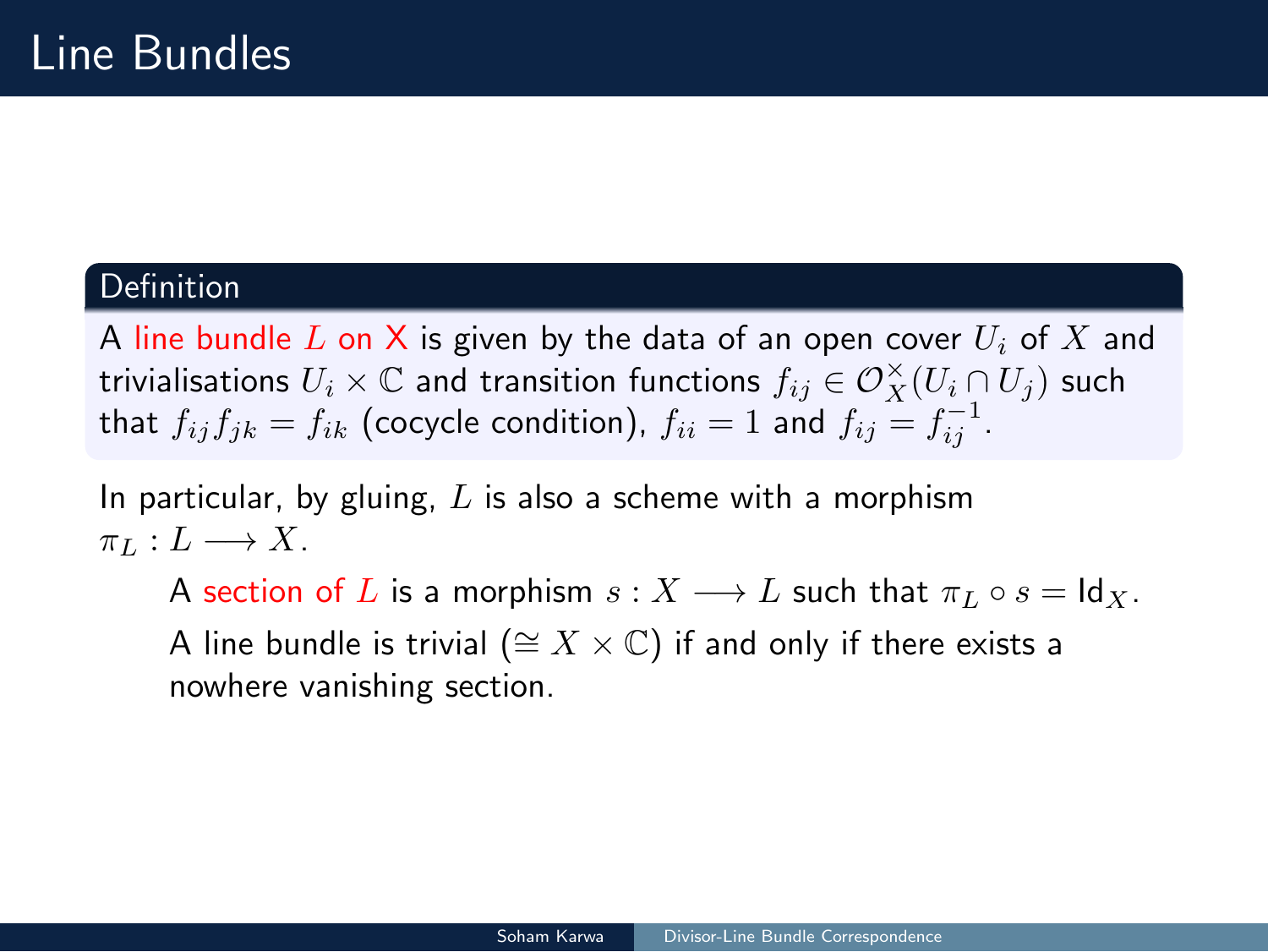# Invertible Sheaves

#### Definition

An invertible sheaf on  $X$  is a locally free  $\mathcal{O}_X$ -module of rank 1.

If  $\mathcal{L}$  and  $\mathcal{M}$  are invertible sheaves, then so is  $\mathcal{L} \otimes_{\mathcal{O}_X} \mathcal{M}$ .  $\mathcal{L}^{-1}$  :=  $\mathcal{H}$ om $_{\mathcal{O}_X}(\mathcal{L}, \mathcal{O}_X)$  is an invertible sheaf. Then  $\mathcal{L} \otimes \mathcal{L}^{-1} \cong \mathcal{O}_X$ .

### **Definition**

The Picard Group of X, Pic(*X*), is the group of isomorphism classes of invertible sheaves on  $X$  under the operation  $\otimes$  and identity  $\mathcal{O}_X$ .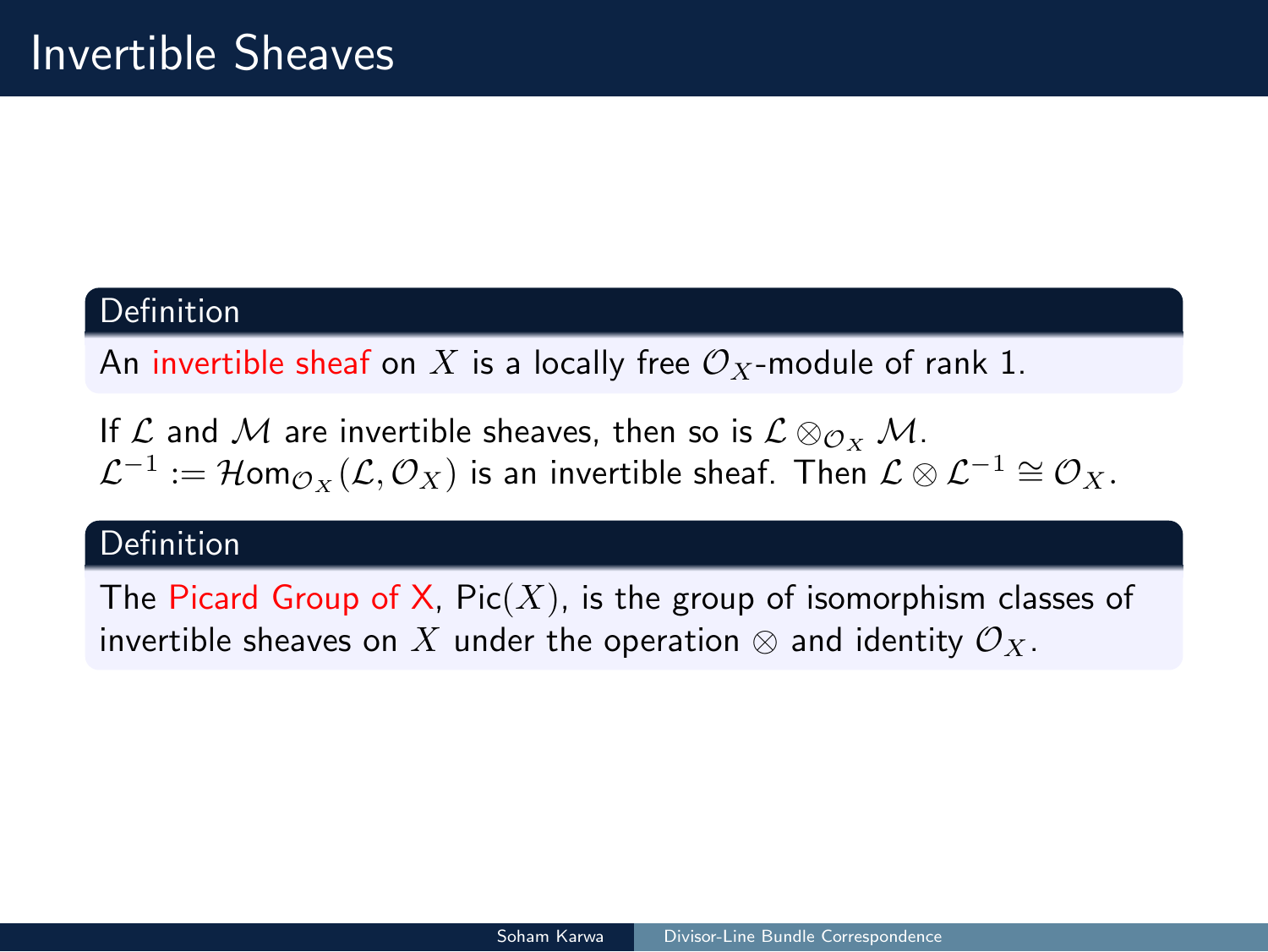# The Line Bundles-Invertible Sheaf correspondence

Given a line bundle *π* : *L → X*, its sections form a sheaf. More precisely, for *U ⊂ X* open, define the sheaf of sections *L* by

$$
\mathcal{L}(U) := \{ s : U \to L : \pi \circ s = \mathrm{id}_U \}
$$

**Exercise:** *L* is an invertible sheaf.

Given an invertible sheaf *L*, you can cook up a line bundle *i.e.* take a trivialising open cover  $U_i$  and transition functions given by  $f_{ij} = \varphi_{ij}(1)$ where

$$
\varphi_{ij} : \mathcal{O}_X(U_i \cap U_j) \xrightarrow{\sim} \mathcal{O}_X(U_j \cap U_i)
$$

Soham Karwa | Divisor-Line Bundle Correspondence

are the gluing functions of *L*.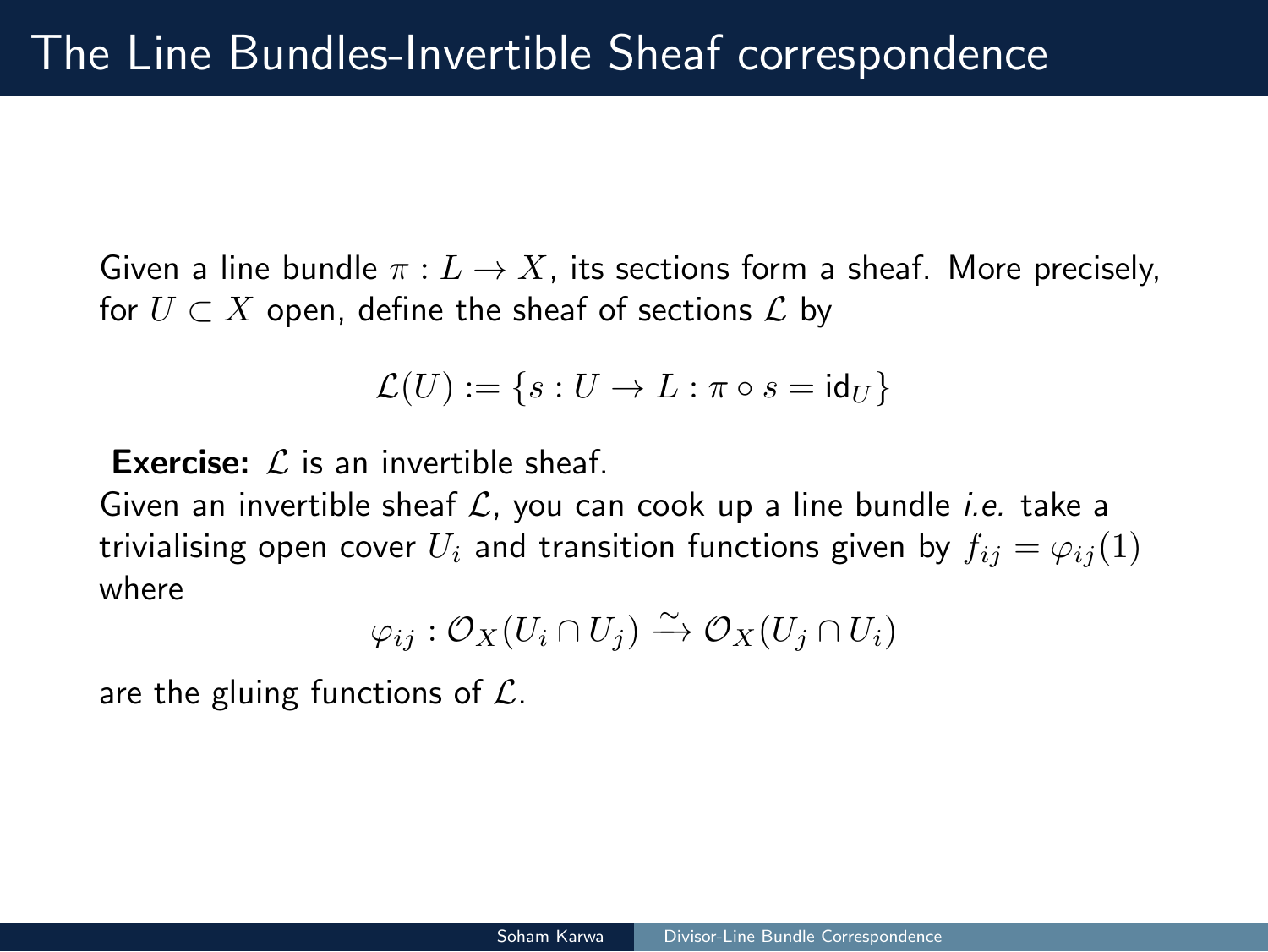# Philosophy

Classically, people would study varieties by looking at them as topological spaces.



In Algebraic Geometry, we study functions on varieties (a dual point of view). Line Bundles are the topological view and invertible sheaves the algebro-geometric view.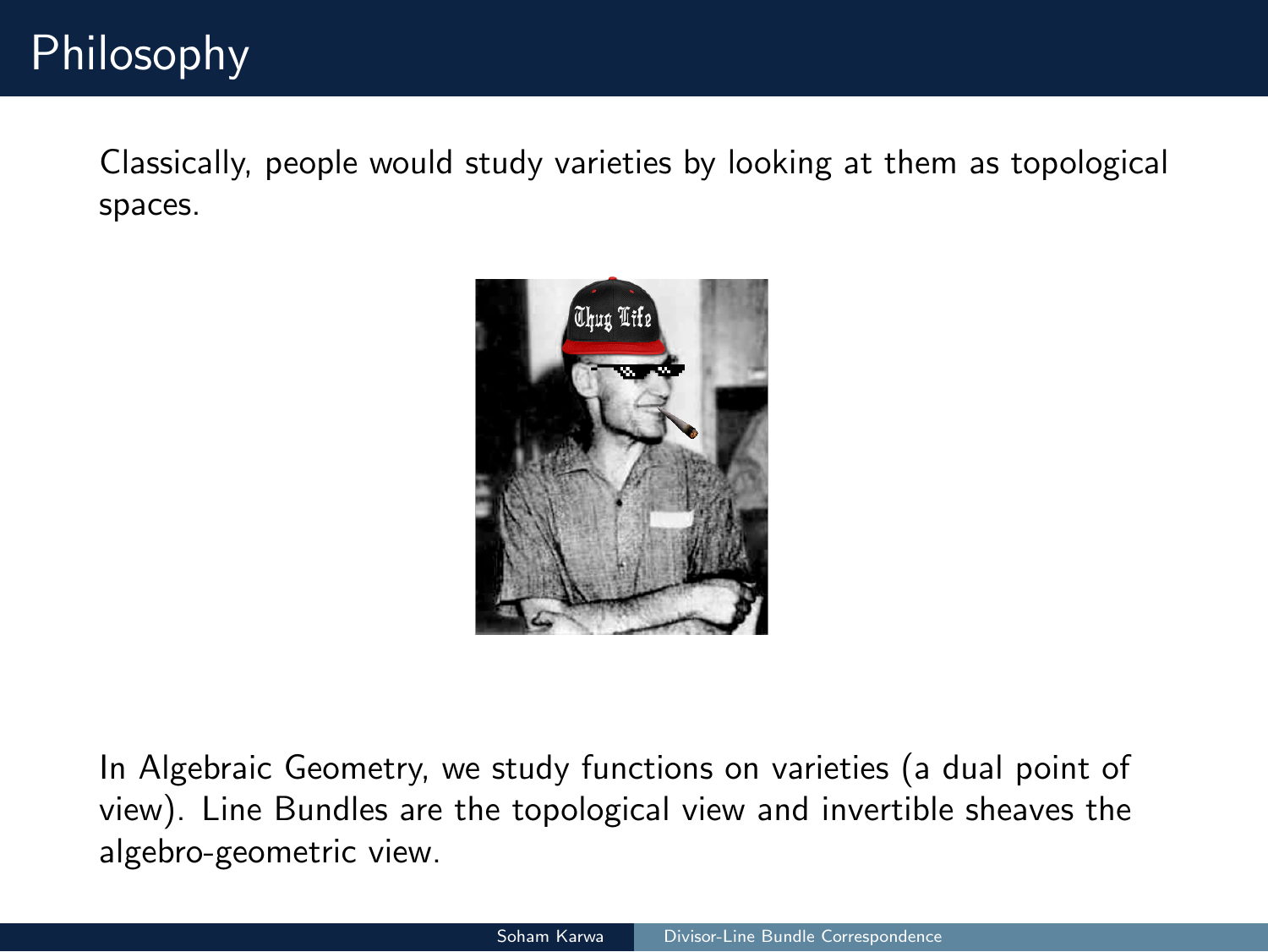# The Holy Trinity

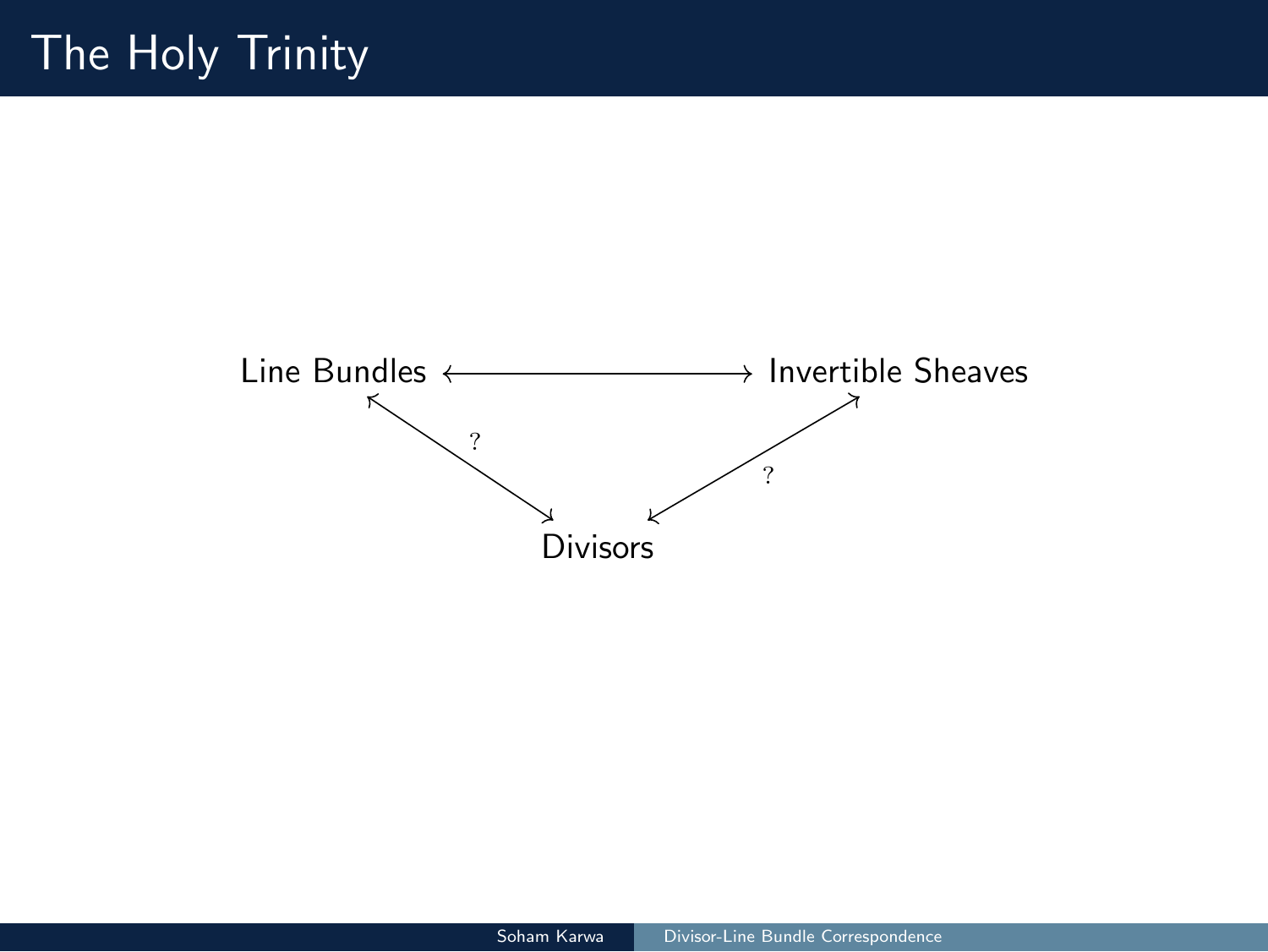### The Divisor-Invertible Sheaf Correspondence

We will assume *X* is a smooth variety from now on. We will construct an isomorphism of groups

$$
\mathsf{Cl}(X) \longrightarrow \mathsf{Pic}(X).
$$

Let *K<sup>X</sup>* be the sheaf of rational functions on *X*. Since *X* is integral, *K<sup>X</sup>* is just the constant sheaf of the function field  $K = K(X)$  (nothing interesting happens outside of a dense open set). Given a Weil Divisor  $D=\sum_Y n_Y\cdot [Y]$ , define  $\mathcal{O}_X(D)$  as follows: for *U ⊂ X*, let

$$
\mathcal{O}_X(D)(U) := \{ f \in K^\times \mid v_Y(f) \ge -n_Y \,\,\forall \text{ prime div. s.t. } Y \cap U \neq 0 \} \cup \{ 0 \}
$$
\n
$$
\tag{5}
$$

Soham Karwa | Divisor-Line Bundle Correspondence

 $\mathcal{O}_X(D)$  is an invertible sheaf since it is a subsheaf of  $K_X$ .  $D \mapsto \mathcal{O}_X(D)$  is a homomorphism since  $\mathcal{O}_X(D + D') \cong \mathcal{O}_X(D) \otimes \mathcal{O}_X(D')$  given by  $fg \leftarrow f \otimes g$  (and by smoothness).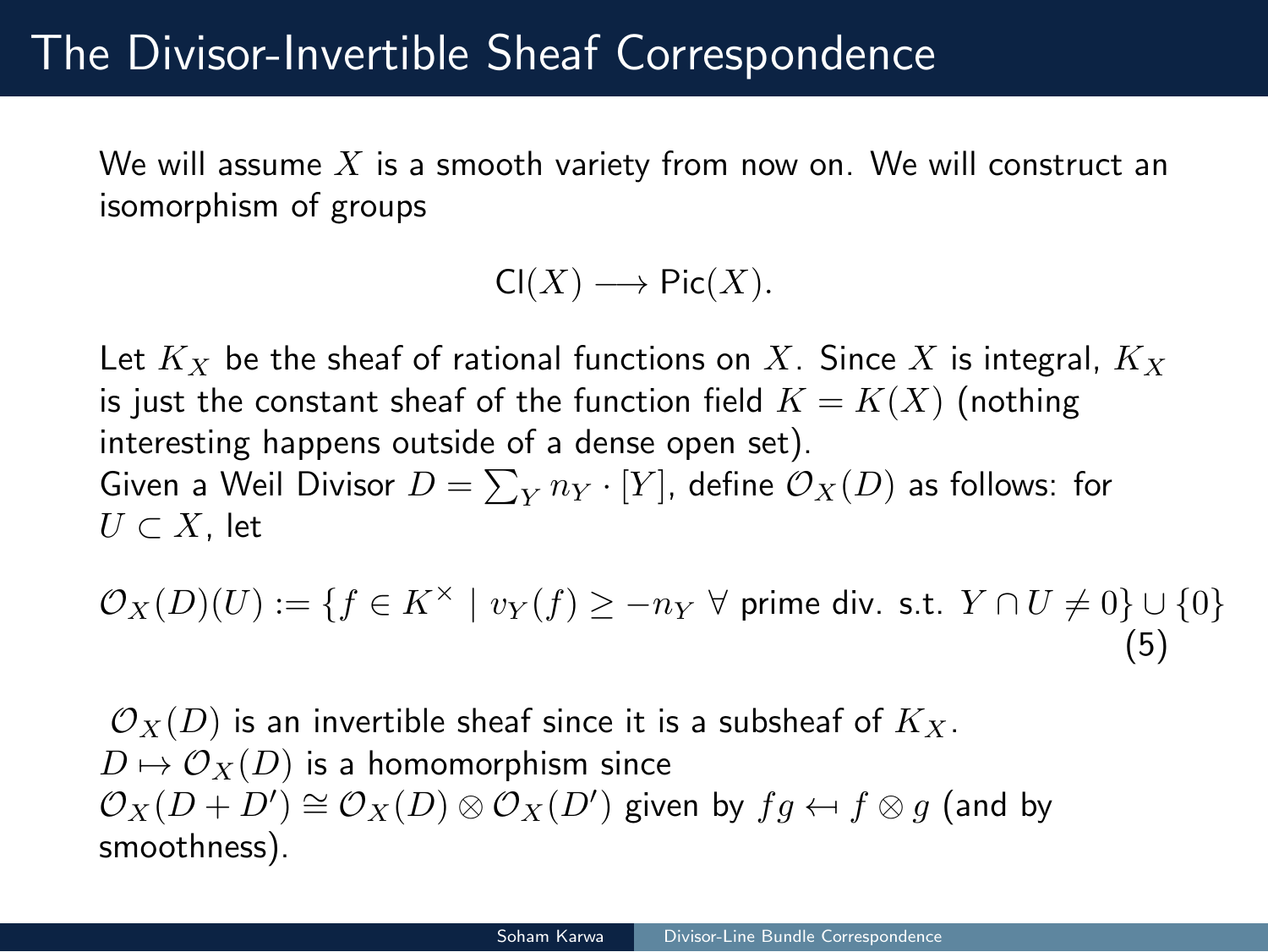# The Divisor-Invertible Sheaf Correspondence

#### Theorem

The homomorphism

$$
\mathsf{Cl}(X) \longrightarrow \mathsf{Pic}(X)
$$

is an isomorphism.

#### Proof.

We first check injectivity: To do this, we show

$$
D \sim D' \iff \mathcal{O}_X(D) \cong \mathcal{O}_X(D').
$$

It is enough to show that

*D* is principal  $\iff \mathcal{O}_X(D) \cong \mathcal{O}_X$ ,

and this follows from the isomorphism  $1 \in \mathcal{O}_X(D) \mapsto f \in \mathcal{O}_X$  where  $D = (f)$ . Thus the homomorphism is injective.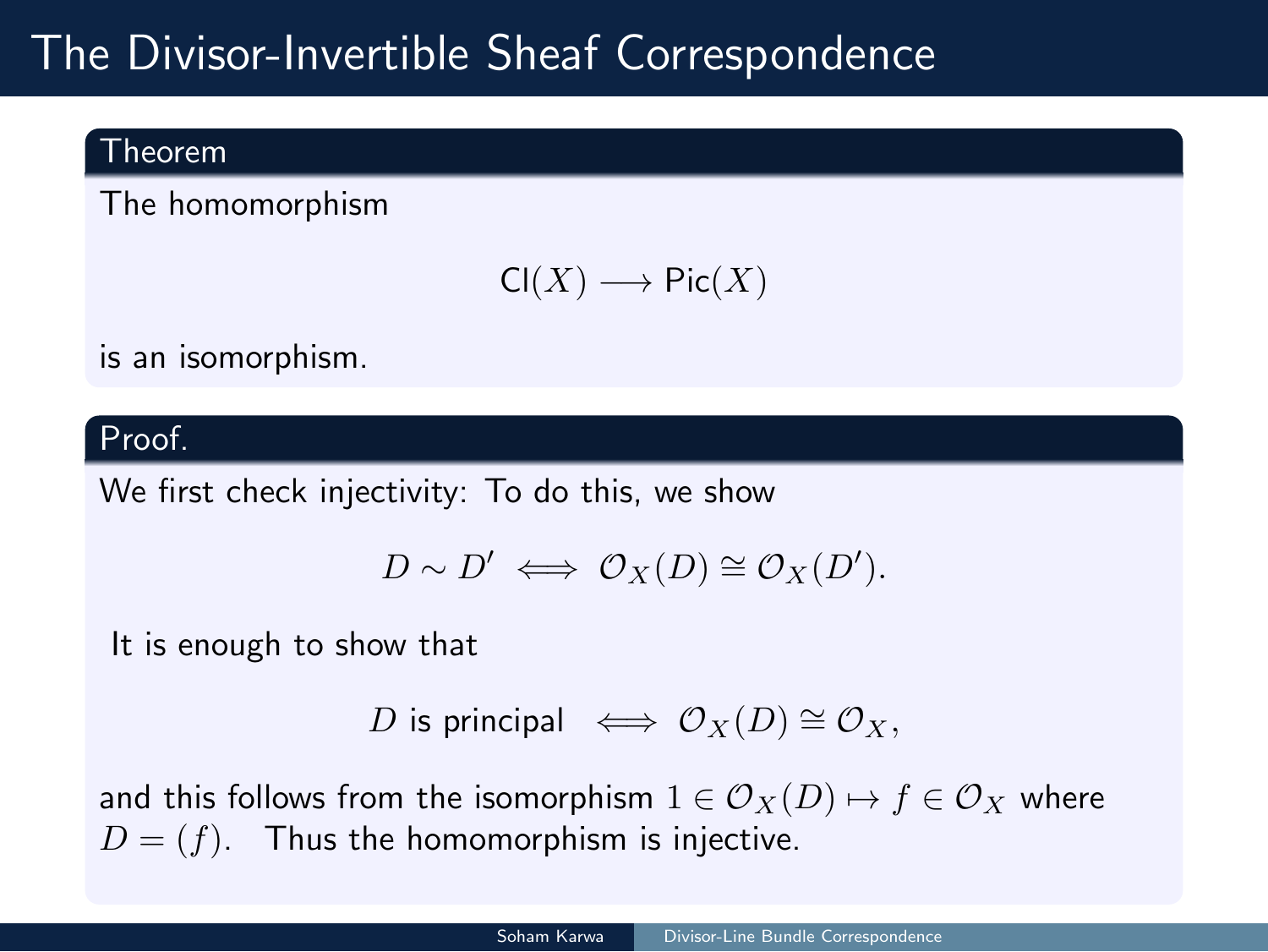# The Divisor-Invertible Sheaf correspondence

Theorem

$$
\mathsf{Cl}(X)\longrightarrow \mathsf{Pic}(X)
$$

is an isomorphism.

#### Proof.

(Continued) We construct an inverse: Given an invertible sheaf  $\mathcal L$ , take a trivialising open cover  $U_i$  and  $\varphi_i: \mathcal{L}|_{U_i} \overset{\sim}{\to} \mathcal{O}_X|_{U_i}.$ Let  $f_i = \varphi_i(1)$  *i.e.*  $\mathcal{L}|_{U_i} \cong f_i^{-1}\mathcal{O}_X|_{U_i}$ . Construct the divisor *D* as follows: for every prime divisor *Y* , take the coefficient of *Y* to be  $v_Y(f_i)$  whenever  $U_i \cap Y \neq \emptyset$ . If  $j \neq i$  and  $Y \cap U_j \neq \emptyset$ ,  $f_i/f_j$  is invertible on  $U_i \cap U_j$  and so  $v_Y(f_i) = v_Y(f_j).$ Thus we obtain a well defined Weil divisor  $D = \sum_Y v_Y(f_i) \cdot [Y]$ . These constructions are inverse to each other.  $\Box$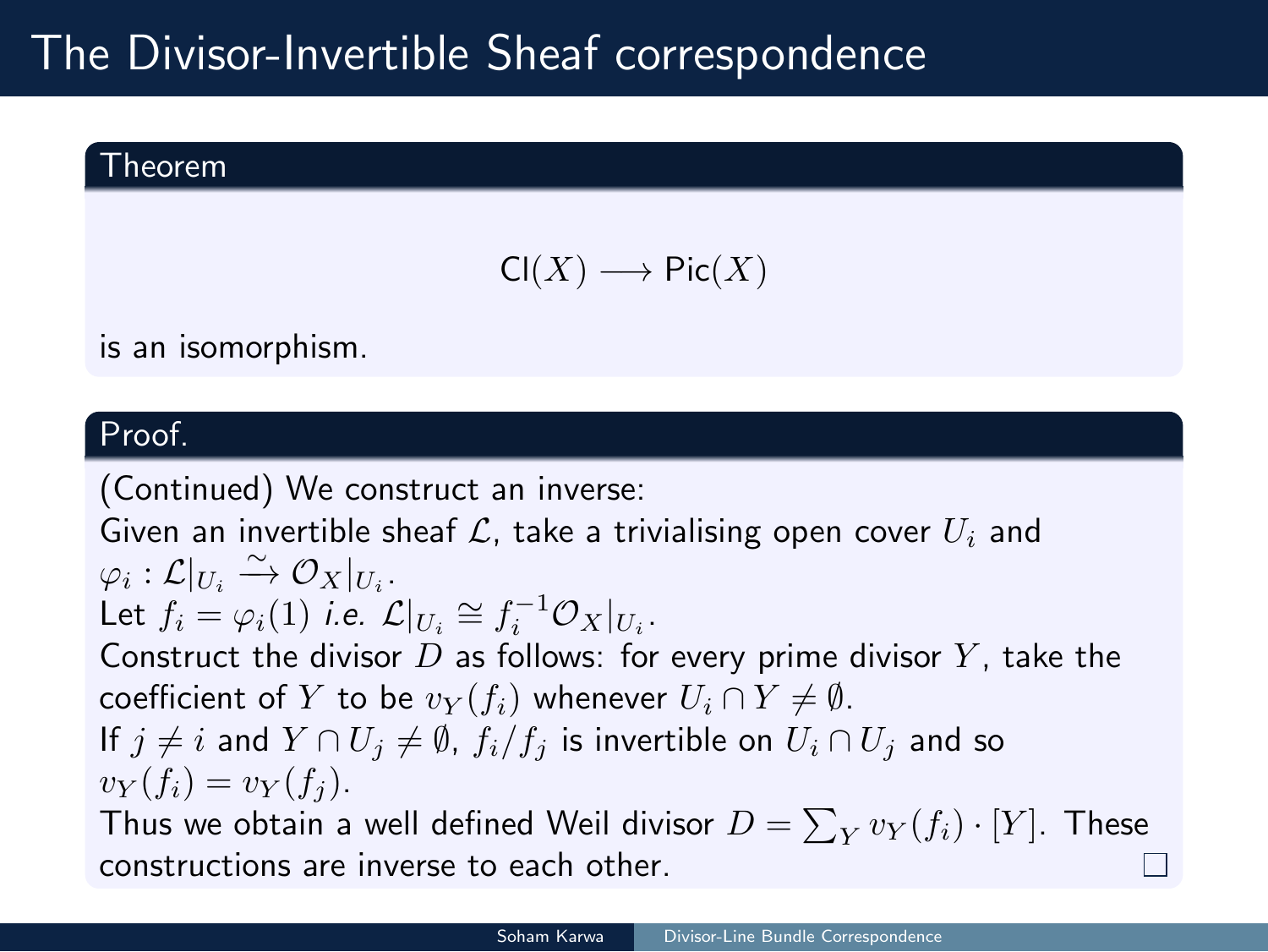# The Divisor-Line Bundle Correspondence

Given a line bundle *L* on *X* and *s* be a non-zero rational section of *L* (a section of  $L$  defined over an open (=dense) subset of  $X$ ). Then we can define a Weil divisor div(*s*) as

$$
\mathsf{div}(s) := \sum_{Y} v_Y(s) \cdot [Y]
$$

where  $v_Y(s)$  is defined as follows:

Let  $\eta$  be the generic point of  $Y$  and take  $U$  to be a trivializing open set of *L* containing *η*. Then *s* corresponds to a rational function *f* on *U* (up to multiplication by  $\mathcal{O}_X(U)^\times)$  and so we take

$$
v_Y(s) := v_Y(f) = "zeros of s" - "poles of s" \tag{6}
$$

Soham Karwa | Divisor-Line Bundle Correspondence

We have that  $\mathsf{div}(s) = \mathsf{div}(s')$  if and only if they differ by  $f \in \Gamma(X, \mathcal{O}_X^{\times}).$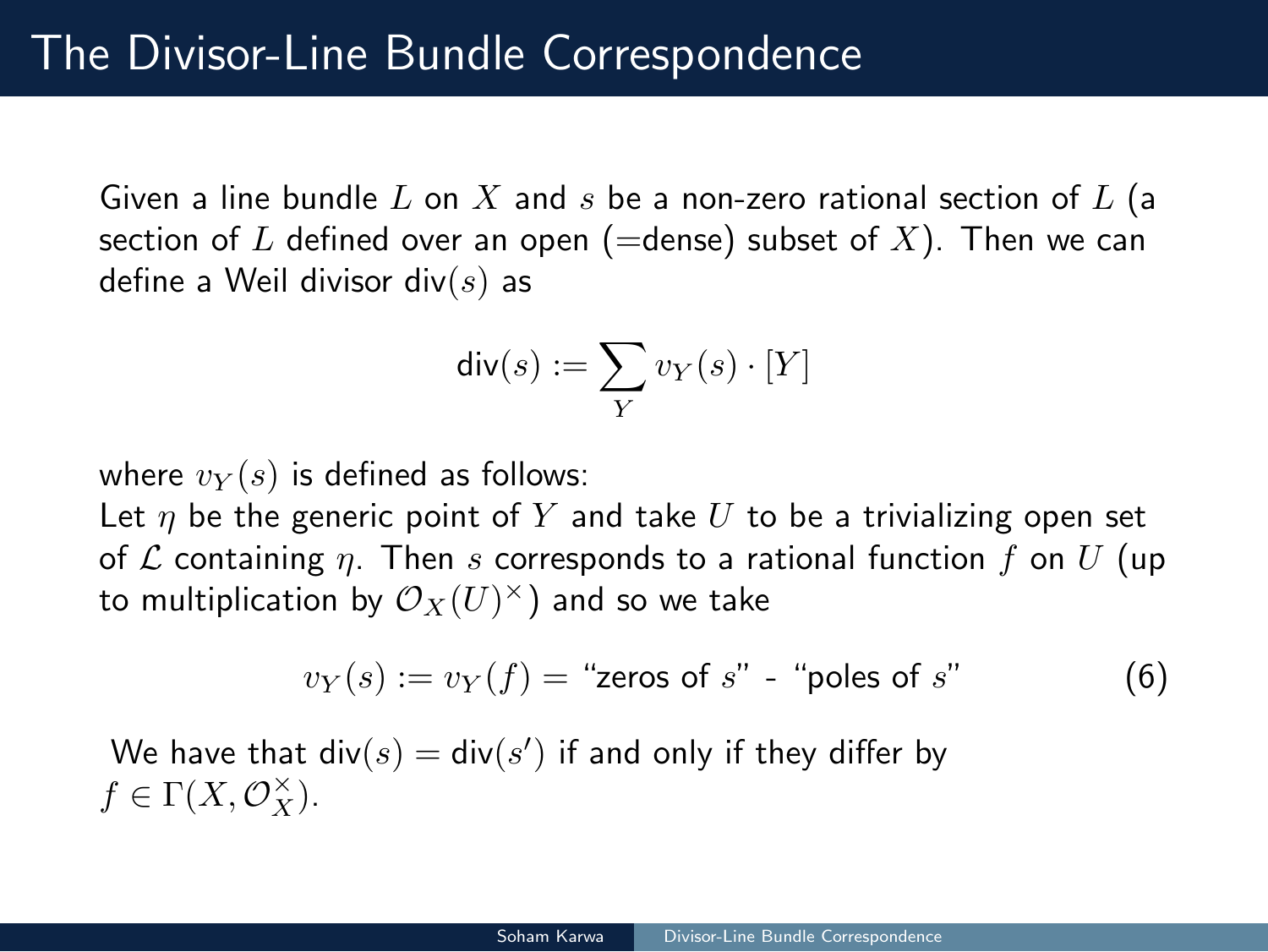# The Divisor-Line Bundle Correspondence

So we have a injective homomorphism

$$
\{(L, s)\}/\Gamma(X, \mathcal{O}_X^{\times}) \longrightarrow \mathsf{Cl}(X)
$$

We can construct an inverse:

Let  $D$  be a Weil divisor and let  $\mathcal{L}(D)$  be the line bundle associated to  $\mathcal{O}_X(D)$ .

By smoothness, we can find an open cover *U<sup>i</sup>* of *X* such  $D|_{U_i} = \sum_{Y \in U_i} n_Y \cdot [Y]$  is principal, say given by  $f_i \in K(U_i) = K(X)$ . Viewing 1 as a rational section of  ${\mathcal L}(D)$  , we have  $\mathsf{div}(1) = D$  (gluing all  $\mathsf{div}(f_i)|_{U_i}$  together). Thus the inverse is given by

$$
\text{Div}(X) \longrightarrow \{(L, s)\} / \Gamma(X, \mathcal{O}_X^{\times})
$$
  

$$
D \longmapsto (\mathcal{L}(D), 1)
$$
 (7)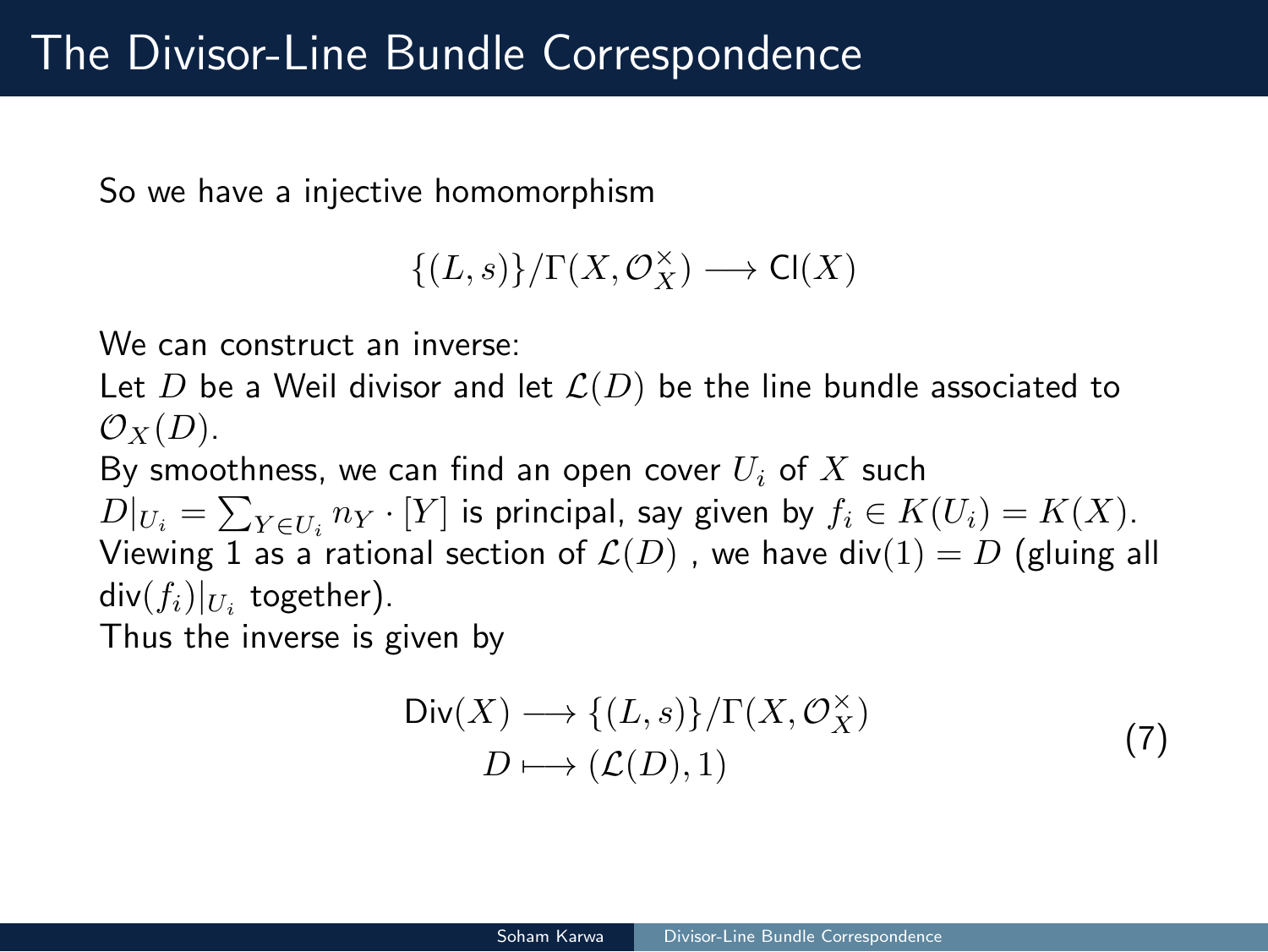# Move Fast and Break Things

Why have we been assuming *X* smooth? The divisor class group is isomorphic to the Picard group when *X* is integral, noetherian, separated and locally factorial.

locally factorial: all local rings are UFD's

Where do we use it? It ensures that locally, a divisor can be viewed as principal.

Soham Karwa | Divisor-Line Bundle Correspondence

If we drop integrality, then  $Div(X)$  is a subgroup of  $Pic(X)$ . The Divisor-Line Bundle correspondence suggests another notion of divisor (called a Cartier divisor) given by an open cover and rational functions on each cover.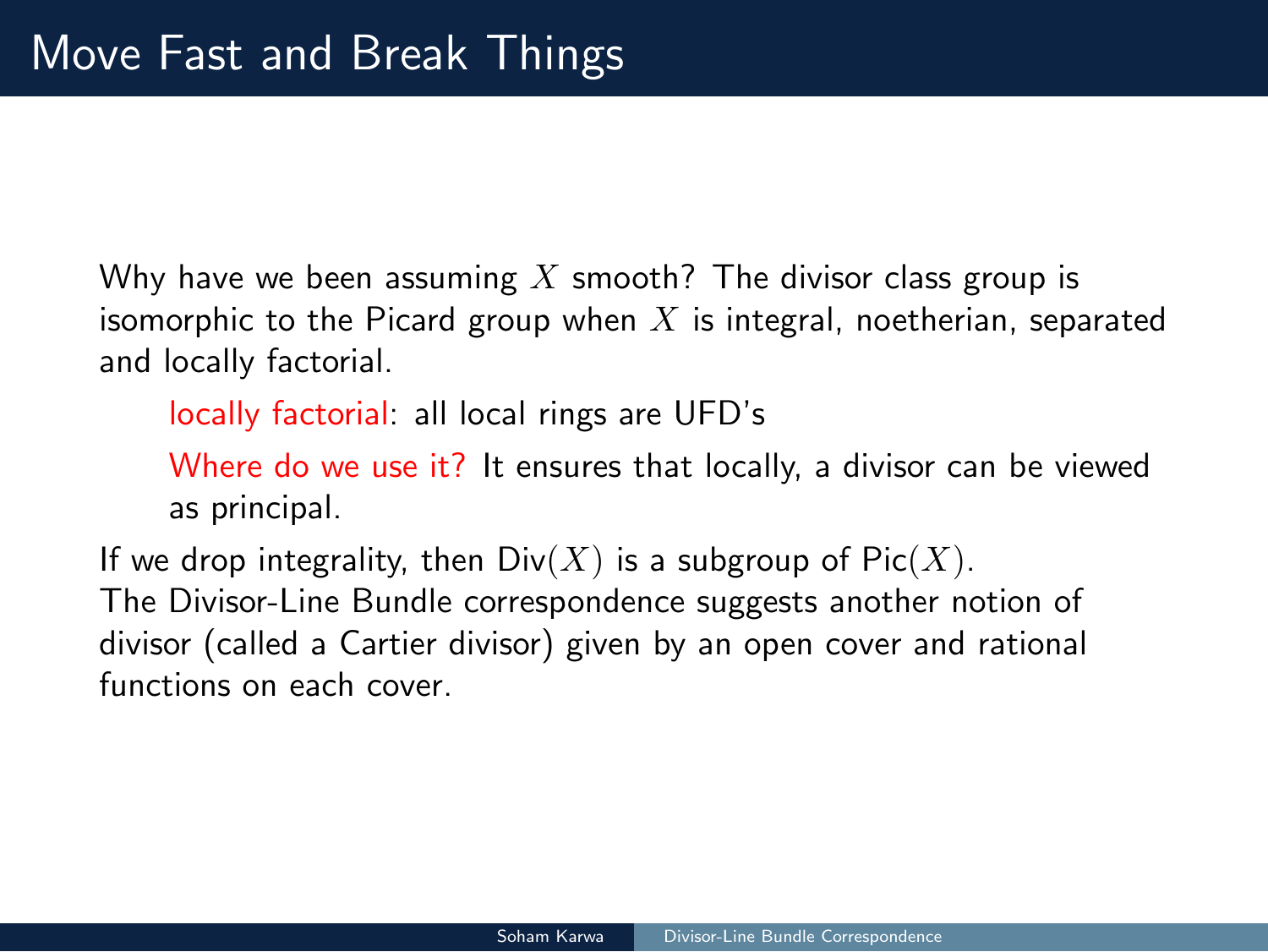### Intersection Theory for surfaces

Let *X* be a non-singular surface with *C* and *D* curves on *X*. Then for  $P \in C \cap D$ , we say *C* and *D* meet transversally at *P* if locally the equations at  $P$  of  $C$  and  $D$  generate the maximal ideal of  $\mathcal{O}_{X,P}$ .

#### Theorem (Bertini)

Let  $X$  be a closed smooth subvariety of  $\mathbb{P}^n_k$  with  $k$  algebraically closed. Then there exists a hyperplane *H*, not containing *X* such that *H ∩ X* is regular at every point. Furthermore, the set of hyperplanes with this property forms an open dense subset of the complete linear system  $|H| := {H' ≥ 0 | H' ∼ H}$ , viewed as a projective space.

Soham Karwa | Divisor-Line Bundle Correspondence

Then Serre Duality for Projective schemes implies that the schemes *H*  $\cap$  *X* are irreducible and non-singular when  $\dim X$  ≥ 2.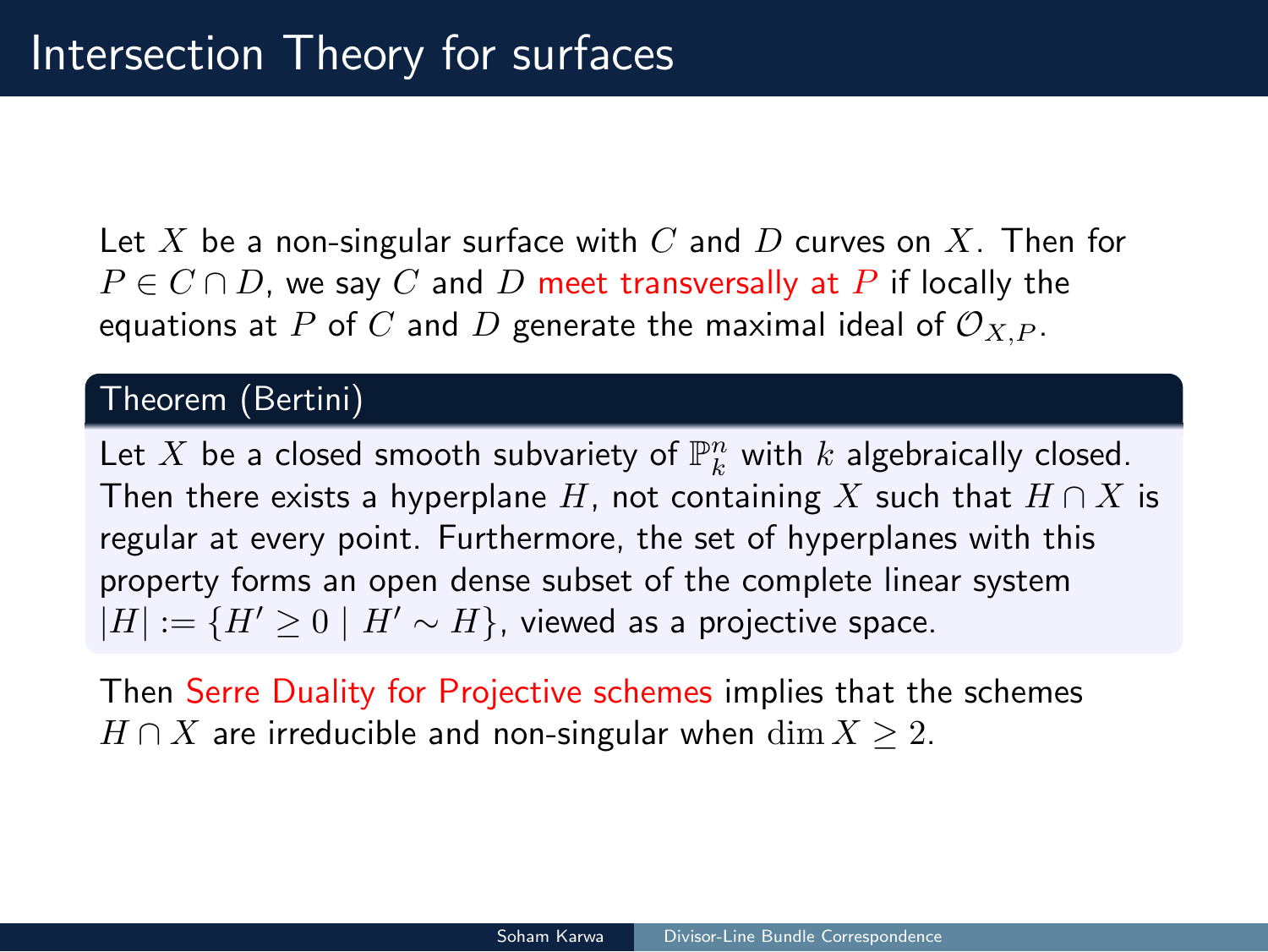### Transversal Position

#### Lemma

Let *C*1*, . . . , C<sup>r</sup>* be irreducible curves on a non-singular surface *X* and *D* a very ample divisor. Then almost all curves  $D' \in |D|$  are irreducible, non-singular and intersect each of the *C<sup>i</sup>* transversally.

#### Proof.

Since  $D$  is very ample, we can embed  $X$  in a projective space  $\mathbb{P}^n.$  Then by Bertini's theorem and since dim *X ≥* 2 applied simultaneouly, almost all  $D' \in |D|$  are irreducible, non-singular curves in  $X$  and that their intersections *C<sup>i</sup> ∩ D* are non-singular *i.e.* they are closed points with multiplicity one and so *C<sup>i</sup>* and *D* meet transversally.  $\Box$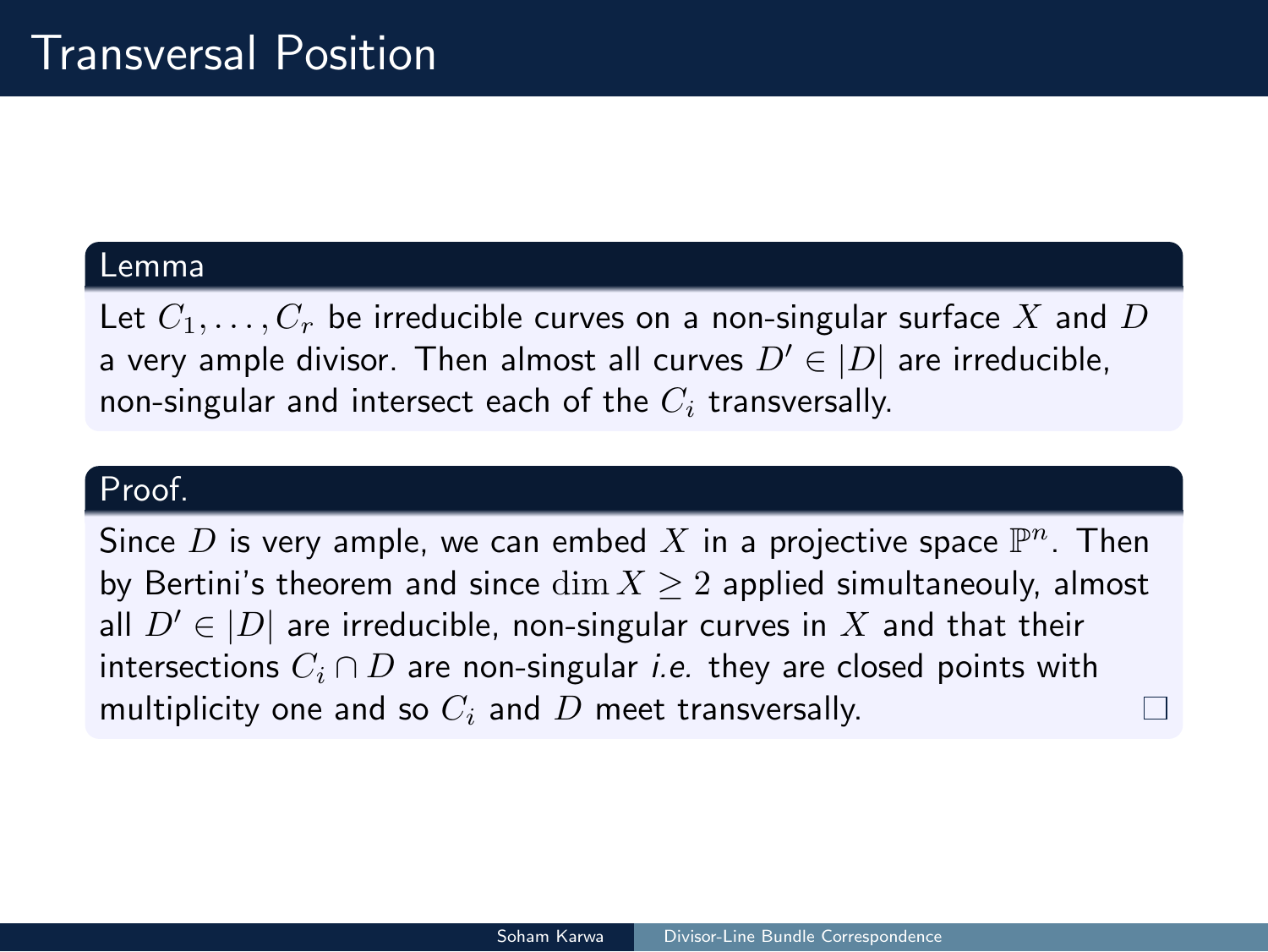# Intersection Theory for Surfaces

#### Lemma

Let *C* be an irreducible non-singular curve on *X* and *D* any curve meeting *C* transversally. Then

$$
\#(C \cap D) = \deg_C(\mathcal{O}(D) \otimes \mathcal{O}_C)
$$

where  $\deg$  is the degree of the invertible sheaf  $\mathcal{O}(D) \otimes \mathcal{O}_C$ .

#### Proof.

*O*(*−D*) is the ideal sheaf of *D* on *X i.e.* we have the short exact sequence  $0 \to \mathcal{O}(-D) \to \mathcal{O}_X \to \mathcal{O}_D \to 0$ . Then by tensoring with  $\mathcal{O}_C$ , we have

 $0 \to \mathcal{O}(-D) \otimes \mathcal{O}_C \to \mathcal{O}_C \to \mathcal{O}_{C \cap D} \to 0.$ 

So  $\mathcal{O}(D) \otimes \mathcal{O}_C$  is the invertible sheaf corresponding to the divisor  $C \cap D$ . Since the intersection is transversal, the degree of the divisor is just the number of points  $#(C \cap D)$ .  $\Box$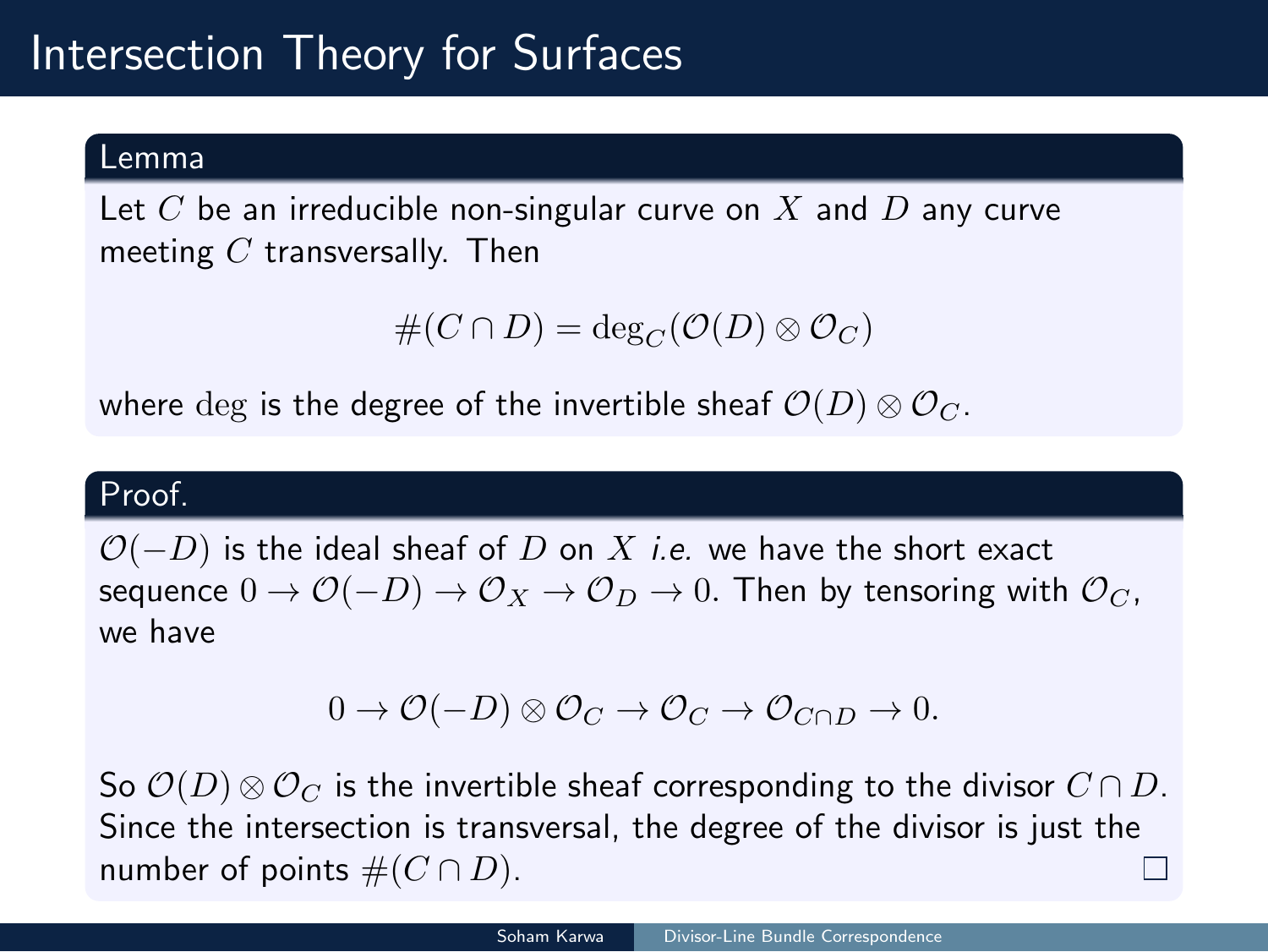# Intersection pairing for surfaces

#### Theorem

There is a unique well defined pairing

 $Cl(X) \times Cl(X) \longrightarrow \mathbb{Z}$ 

denoted  $C \cdot D$  for  $C, D \in Div(X)$  which is symmetric and additive. Moreover if *C* and *D* are non-singular curves meeting transversally, then  $C \cdot D = \#(C \cap D).$ 

#### Proof.

We will show existence. Fix an ample divisor *H* on *X*. Given two divisors *C* and *D* on *X*, we can find an integer *n* such that  $C + nH$ ,  $D + nH$ and *nH* are very ample. Then by the lemma, choose non-singular curves  $C' \in |C + nH|, \ D' \in |D + nH|$  transversal to  $C', \ E' \in |nH|$  transversal to  $D'$  and  $F' \in |nH|$  transversal to  $C'$  and  $E'.$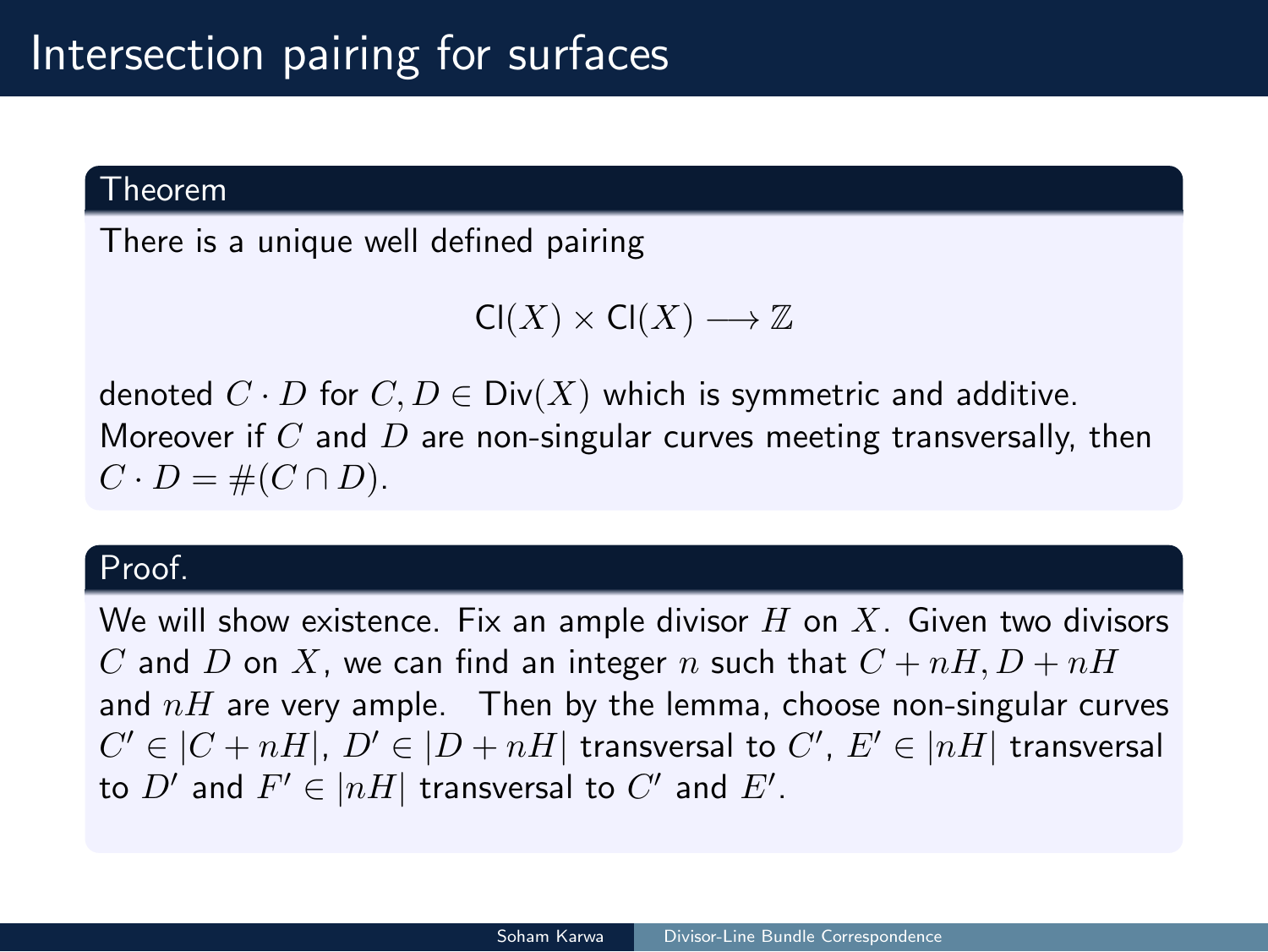# Intersection Pairing for surfaces

#### Proof (continued.)

Then

$$
C \cdot D = C' \cdot D' - C' \cdot F' - D' \cdot E' + E' \cdot F'
$$

where recall  $C' \cdot D' = \deg_{D'}(\mathcal{O}(C') \otimes \mathcal{O}_{D'})$ . In the case that both  $C$ and  $D$  are very ample divisors, we can take  $C' \in |C|$  and  $D' \in |D|$  and  $\Box$ take  $C\cdot D=\#(C'\cap D')$ . The proof of uniqueness is very similar.

#### Example

Let  $X = \mathbb{P}^2$ . Then Pic  $X \cong \mathbb{Z}$  and take  $h$  to the generator. Since any two lines are linearly equivalent and two distinct lines meet in one point, we have  $h \cdot h = 1$ . This determines the intersection pairing by linearity: if  $C, D$  are curves of degree *n* and *m* respectively then  $C \cdot D = nm$ .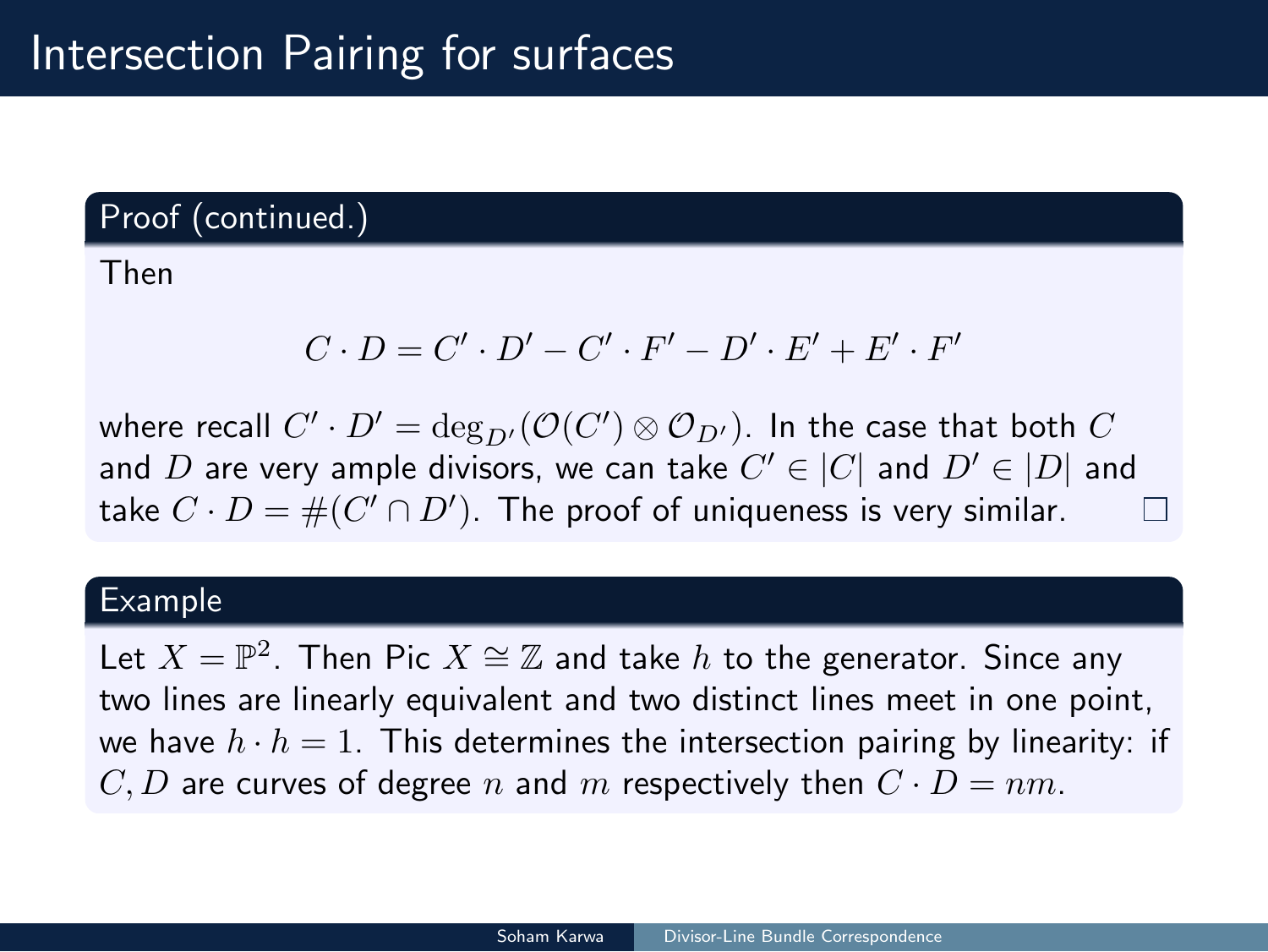### Self Intersection

If  $D$  is any divisor on  $X$ , define the self intersection number  $D \cdot D$ , denoted  $D^2.$  We have  $C^2 = \deg_C(\mathcal O(C) \otimes \mathcal O_C).$  Since the ideal sheaf  $\mathscr I$  $\circ$  of  $C$  on  $X$  is  $\mathcal{O}(-C)$ , we have  $\overline{\mathscr{I}}/\mathscr{I}^2 \cong \mathcal{O}(-C) \otimes \mathcal{O}_C$ . So its dual  $\mathcal{O}(C) \otimes \mathcal{O}_C$  is isomorphic to the normal sheaf

$$
\mathcal{N}_{C/X} := \mathcal{H}\text{om}(\mathscr{I}/\mathscr{I}^2, \mathcal{O}_C)
$$

and thus  $C^2 = \deg_C \mathcal{N}_{C/X}$  .

#### Example

Let  $X$  be a non-singular variety and  $P \in X$  be a point. Let  $\tilde{X}$  be the blow up of *X* at *P*. Let *E* be the exceptional divisor. Then  $E^2 = -1$ .

How should one think of negative self-intersection divisor? Rigidity and Blow ups. For rigidity, consider the blow up of  $\mathbb{A}^2$  at a point and think about where the exceptional divisor can go.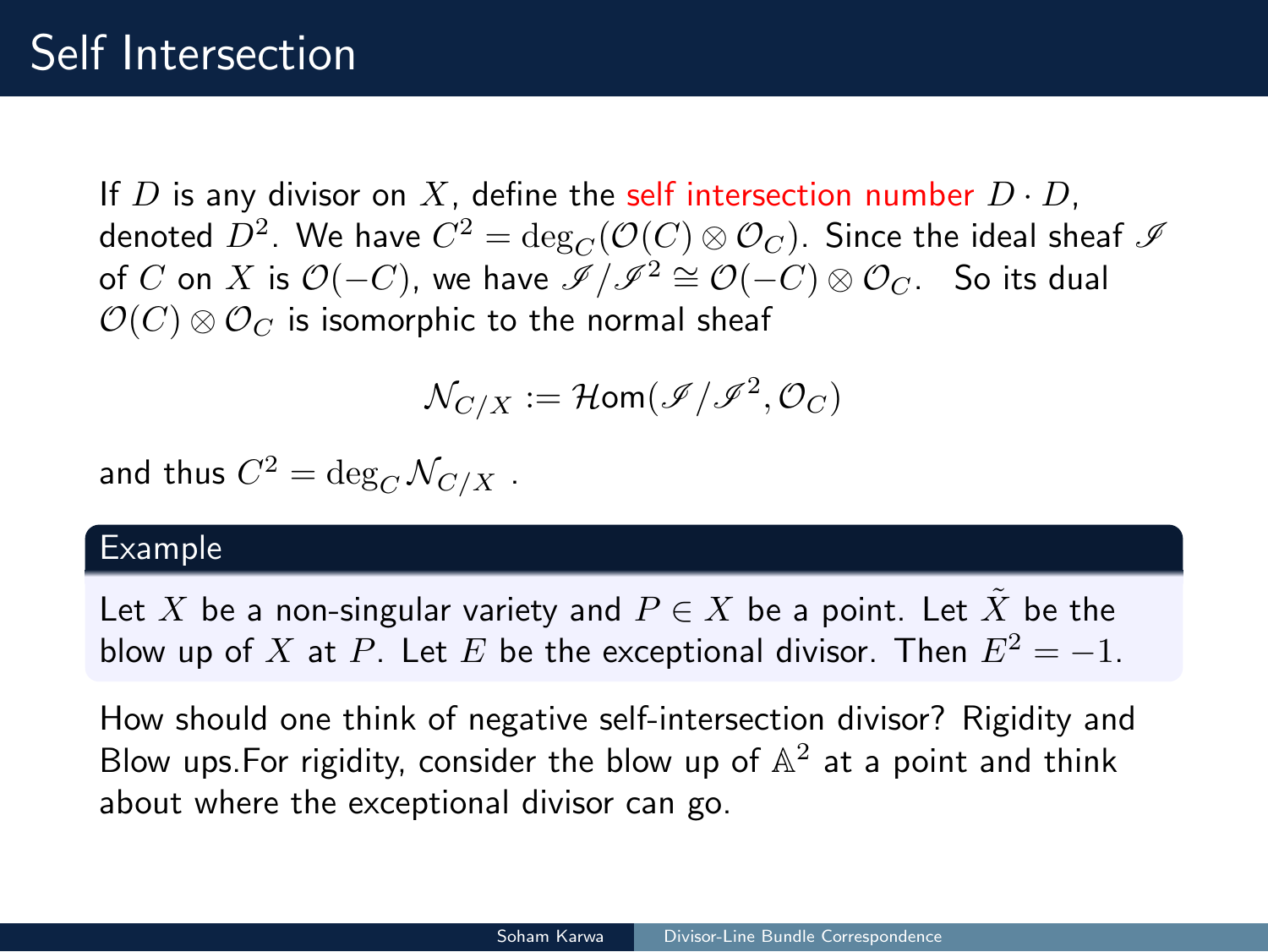# Intersection Theory for surfaces

#### Example

Let  $X$  be the Segre embedding (nonsingular quadric surface) in  $\mathbb{P}^3$  given by  $xy = zw$  which is isomorphic to  $\mathbb{P}^1 \times \mathbb{P}^1$ . Then  $\mathsf{Div}(X) = \mathbb{Z} \oplus \mathbb{Z}$ . Let  $\ell$  be of type  $(1,0)$  and  $m$  be of type  $(0,1)$ . Then  $\ell^2=0=m^2$  and  $l \cdot m = 0$  since two lines in the same family are skew and two lines of opposite families meet at a point. Thus if *C* has type (*a, b*) and *D* has type  $(a', b')$ , then  $C \cdot D = ab' + a'b$ .



Soham Karwa | Divisor-Line Bundle Correspondence

 $\mathbb{P}^1\times\mathbb{P}^1$